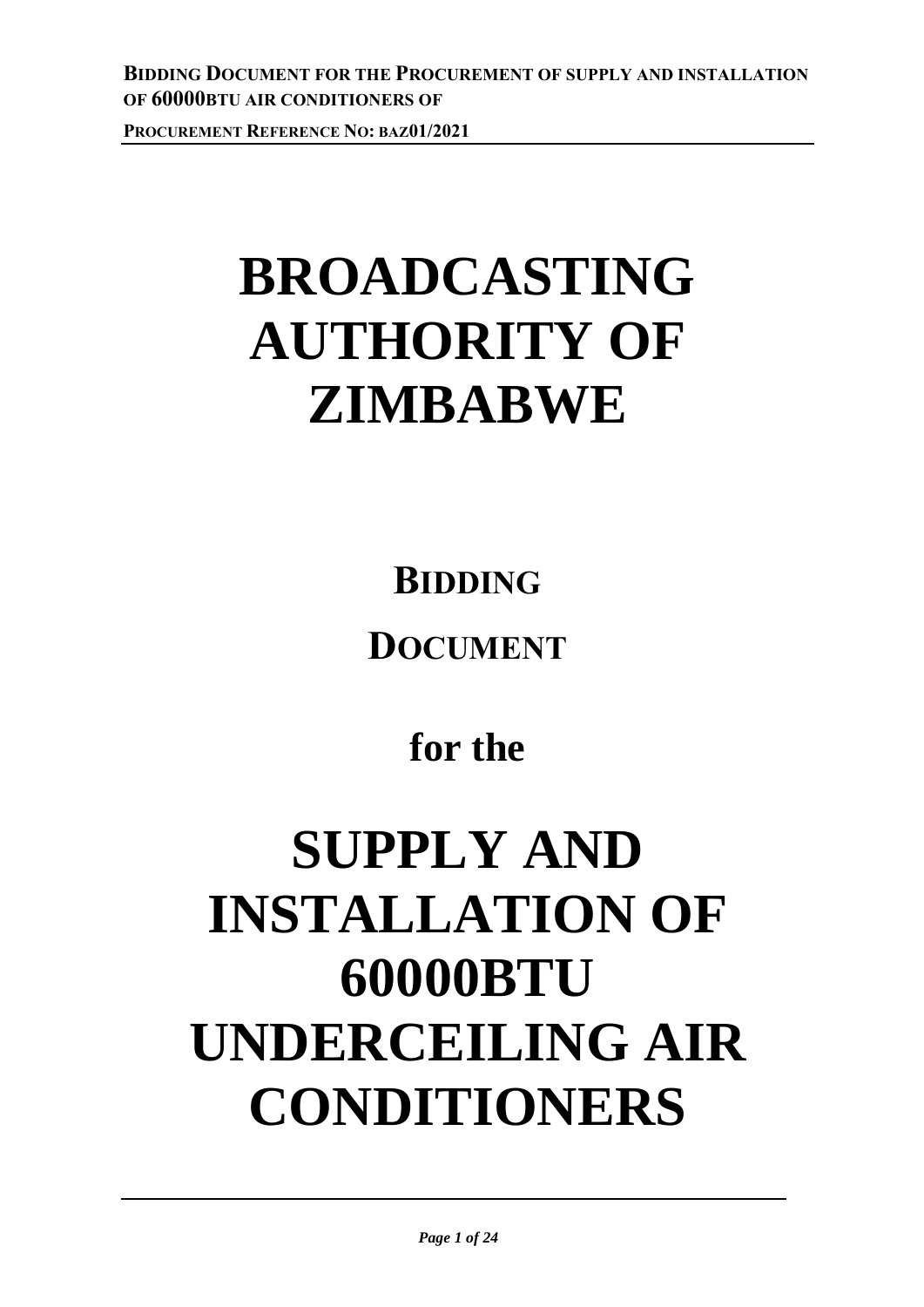**PROCUREMENT REFERENCE NO: BAZ01/2021**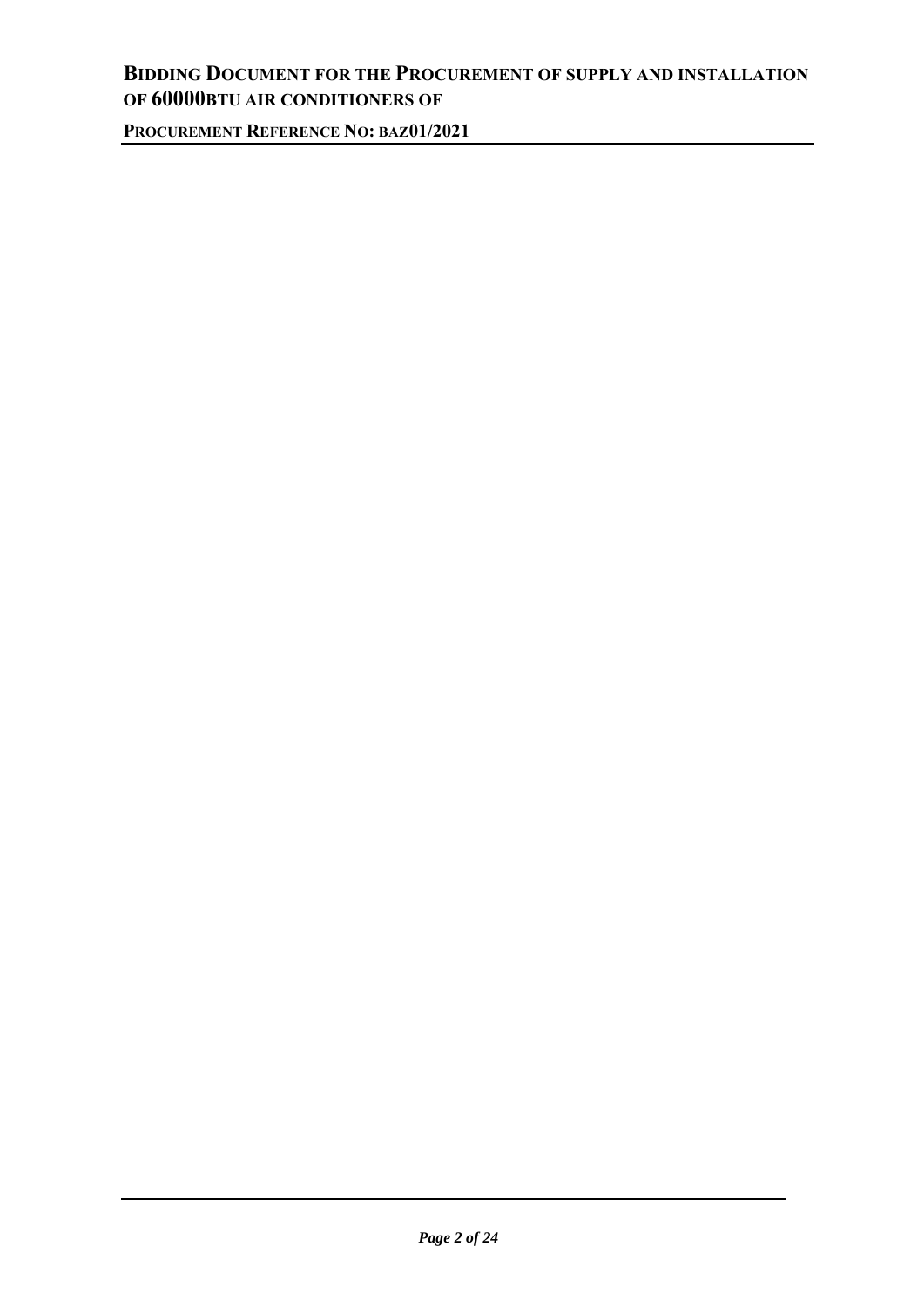**PROCUREMENT REFERENCE NO: BAZ01/2021**

**Bidding document: Supply and installation of 60000BTU Air Conditioners**

**Procurement Reference No: BAZ01/2021**

**Procuring Entity: Broadcasting Authority of Zimbabwe**

**Date of Issue: 23 April 2021**

**Closing Date: 14 May 2021**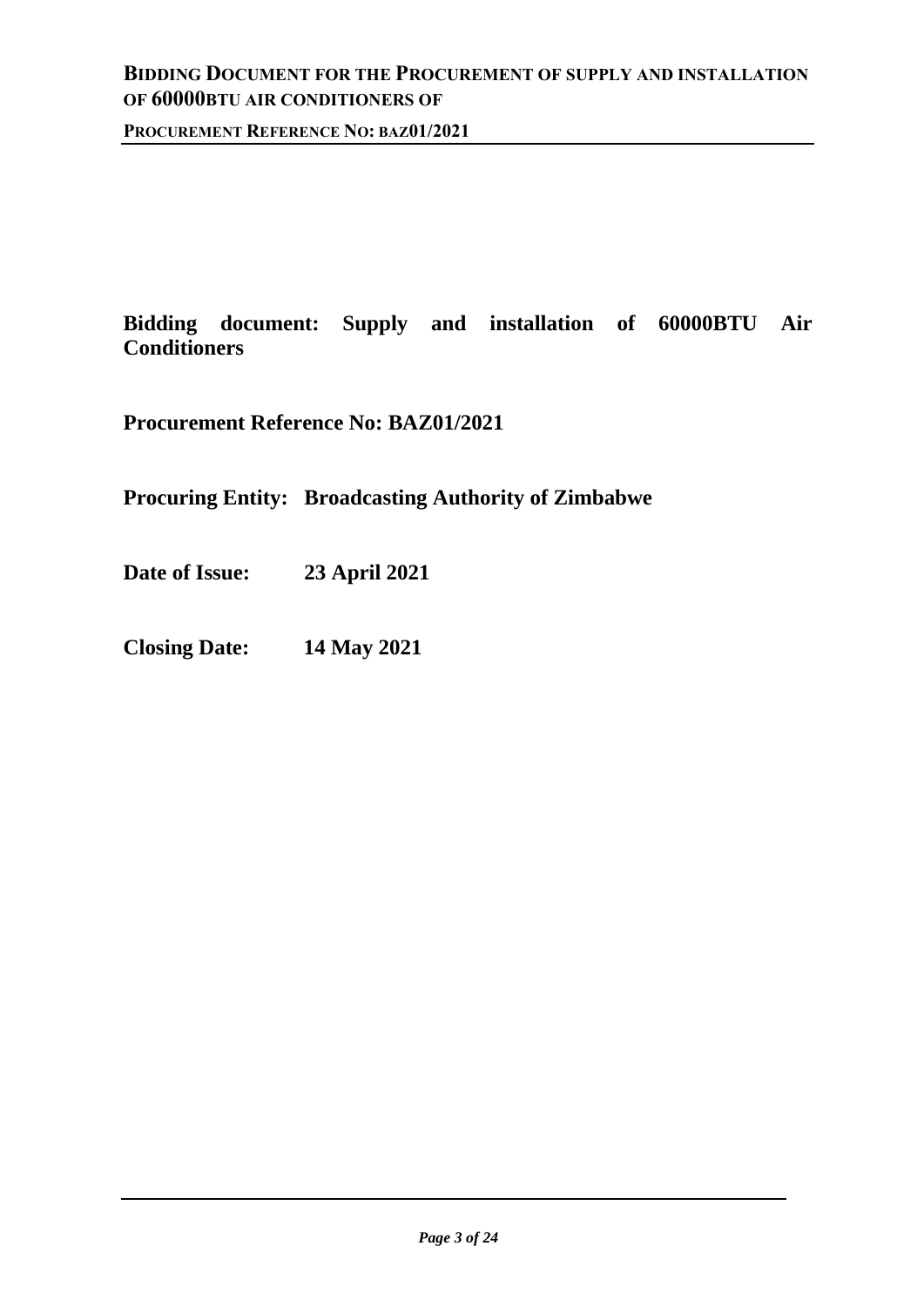**PROCUREMENT REFERENCE NO: BAZ01/2021**

## **Table of Contents**

**Part 1: Bidding Procedures**

**Part 2: Statement of Requirements**

**Part 3: Contract**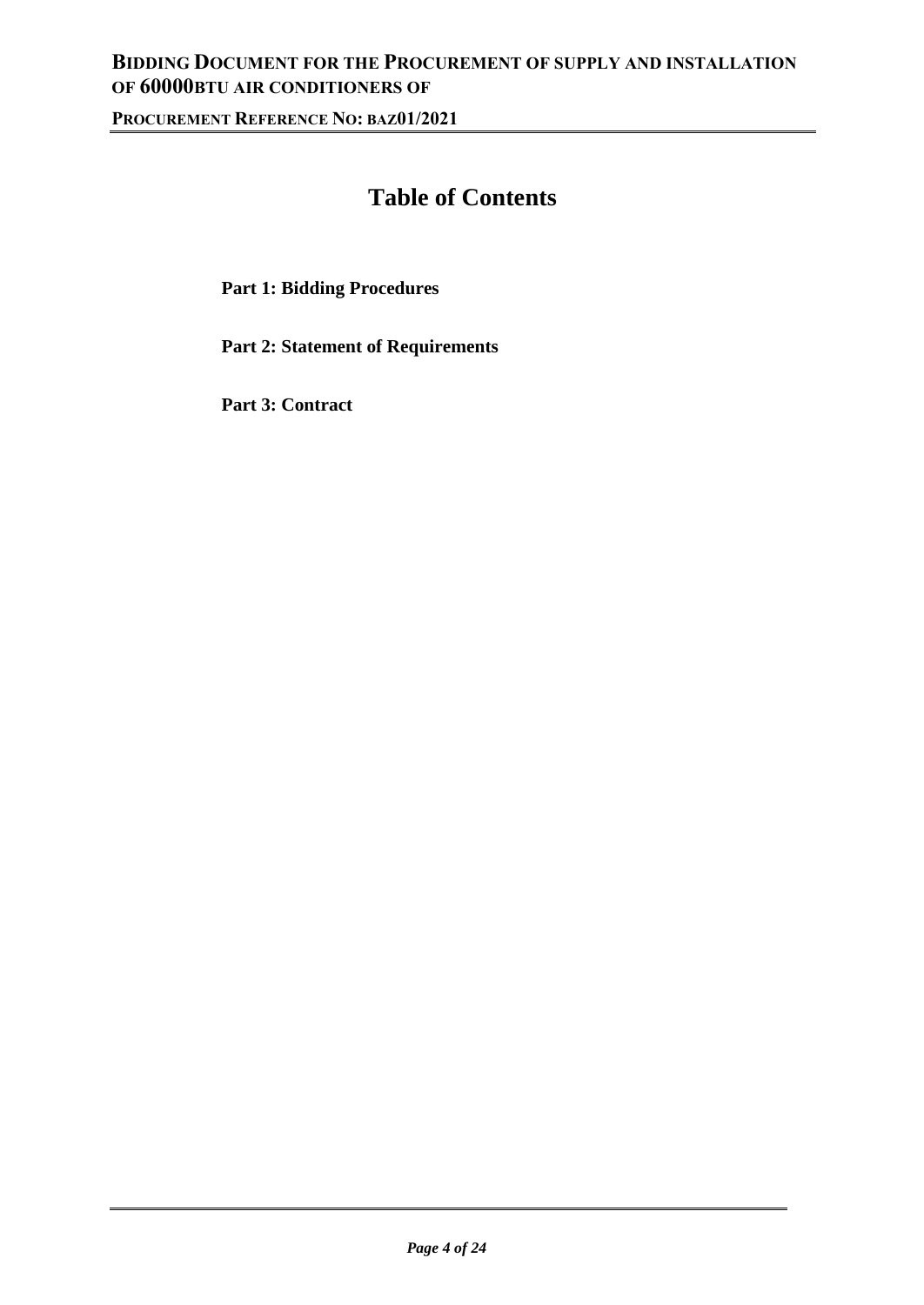## **PROCUREMENT REFERENCE NO: BAZ01/2021**

## **PART 1 BIDDING PROCEDURES**

# **PART 1: BIDDING PROCEDURES**

#### **References:**

References to the Act are to the Public Procurement and Disposal of Public Assets Act [*Chapter22:23*] and references to the Regulations are to the Public Procurement and Disposal of Public Assets (General) Regulations (Statutory Instrument No. 5 of 2018). The terms and requirements in the Act and Regulations govern the submission of Bids and should be read by all Bidders.

## **Procurement Reference Number: BAZ01/2021**

#### **Preparation of Bids**

You are requested to bid for the supply of the goods specified in the Statement of Requirements below, by completing and returning the following documentation:

- 1. the Bid Submission Sheet in this Part;
- 2. the Statement of Requirements in Part 2;
- 3. a copy of every document necessary to demonstrate eligibility in terms of section 28 (1) of the Regulations;
- 4. Supplier Registration number showing that you are registered with the Procurement Regulatory Authority of Zimbabwe;
- 5. A bid security or bid securing declaration in the format specified in this Part;
- 6. A copy of CR 14 (List of Directors),
- 7. Copy CR6 (Company Address)
- 8. Copy Certificate of Incorporation
- 9. A valid tax clearance
- 10. A copy of your company profile
- 11. Financial statement

You are advised to carefully read the complete Bidding Document, as well as the General Conditions of Contract which are available on the Authority's website, before preparing your Bid. Part 3: Contract is provided not for completion at this stage but to enable Bidders to note the Contract terms they will enter into if their Bid is successful.

The standard forms in this document may be retyped for completion but the Bidder is responsible for their accurate reproduction. All pages of the Bid must be clearly marked with the Procurement Reference Number above and the Bidder's name and any reference number.

#### **Number of bids allowed**

No Bidder may submit more than one bid, either individually or as a joint venture partner in another Bid, except as a subcontractor. **The procurement is divided into three (3) lots, only one (1) bid should be submitted. Bidders are allowed to bid for any or all of the three (3) lots**. A conflict of interest will be deemed to arise if bids are received from more than one Bidder owned, directly or indirectly, by the same person.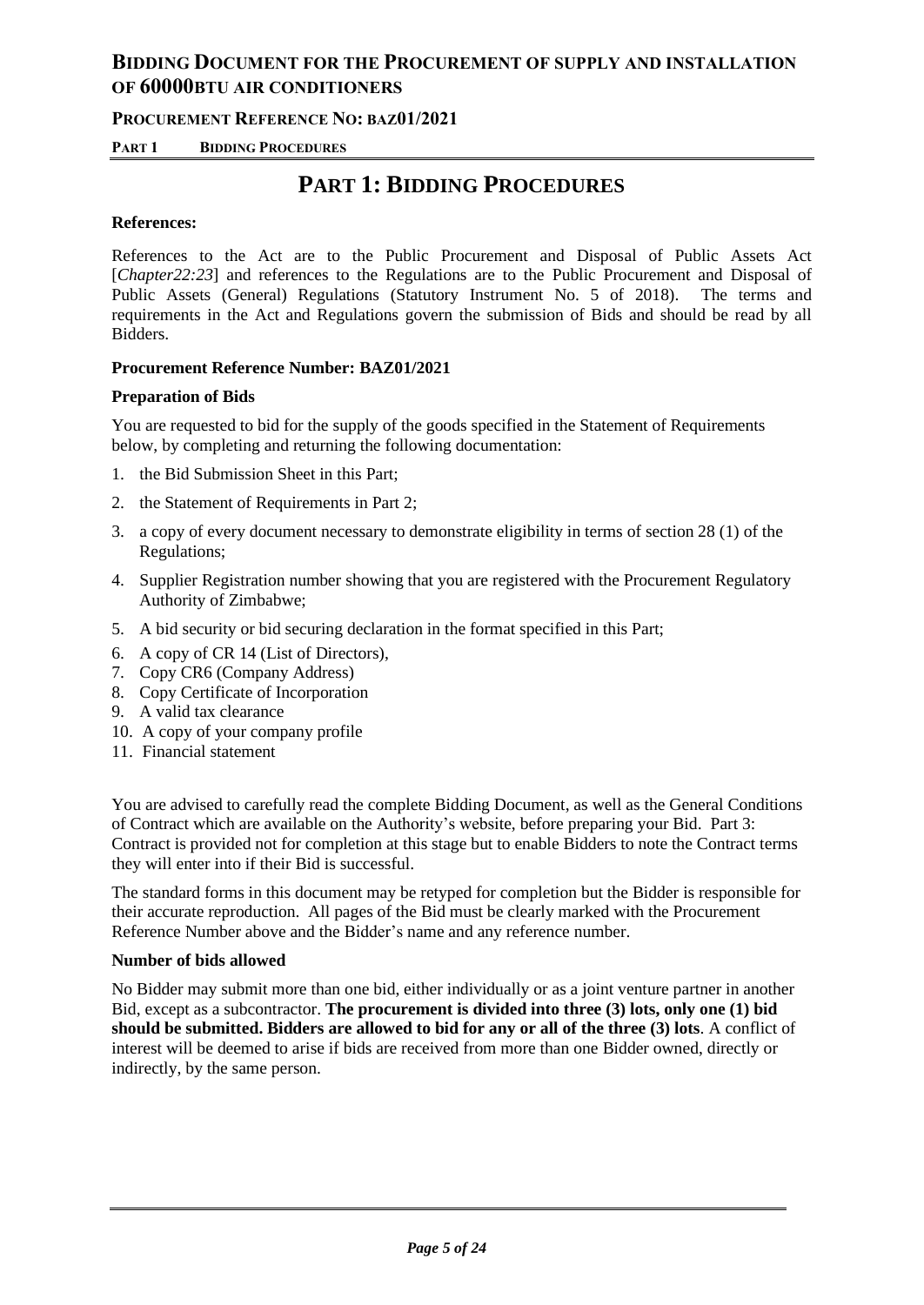## **PROCUREMENT REFERENCE NO: BAZ01/2021**

**PART 1 BIDDING PROCEDURES**

## **Clarification**

Clarification of the bidding document may be requested in writing by any Bidder up to 7<sup>th</sup> of May **2021** and should be sent to

## **PROCUREMENT MANAGEMENT UNIT**

**27 BOSCOBEL DRIVE WEST**

#### **HIGHLANDS**

#### **HARARE**

#### **EMAIL: procurement@baz.co.zw**

#### **Validity of Bids**

The minimum period that the Bidder's bid must remain valid is **sixty (60) days** from the deadline for the submission of bids.

## **Submission of Bids**

Bids must be submitted in writing in a sealed envelope to the address below, no later than the date and time of the deadline below. It is the Bidder's responsibility to ensure that they receive a receipt confirming submission of their Bid with correct details of the Bidder and the number of the Bid.

The Bidder must mark the envelope with the Bidder's name and address and the Procurement Reference Number. The Bidder must prepare one original of the documents comprising the Bid and clearly mark it "ORIGINAL." In addition, state the number of copies of the Bid, which must be clearly marked "COPY." In the event of any discrepancy between the original and the copies, the original will prevail.

Late bids will be rejected. The Procuring Entity reserves the right to extend the bid submission deadline but will notify all potential bidders who have collected the bidding documents of the amended bid submission deadline.

| Date of deadline:           | 14 May 2021                                                                                                                                                      | <b>Deadline Time:</b> 1000hrs |
|-----------------------------|------------------------------------------------------------------------------------------------------------------------------------------------------------------|-------------------------------|
| <b>Submission address:</b>  | 27 Boscobel Drive West, Highlands, Harare                                                                                                                        |                               |
| <b>Means of acceptance:</b> | Sealed bids marked with the tender number and closing date and time to<br>be deposited in the Tender Box at the Broadcasting Authority of<br>Zimbabwe reception. |                               |

#### **Bid opening**

**One** (1) representative for each bidder may witness the opening of bids, which will take place at the submission address immediately following the deadline.

#### **Withdrawal, amendment or modification of Bids**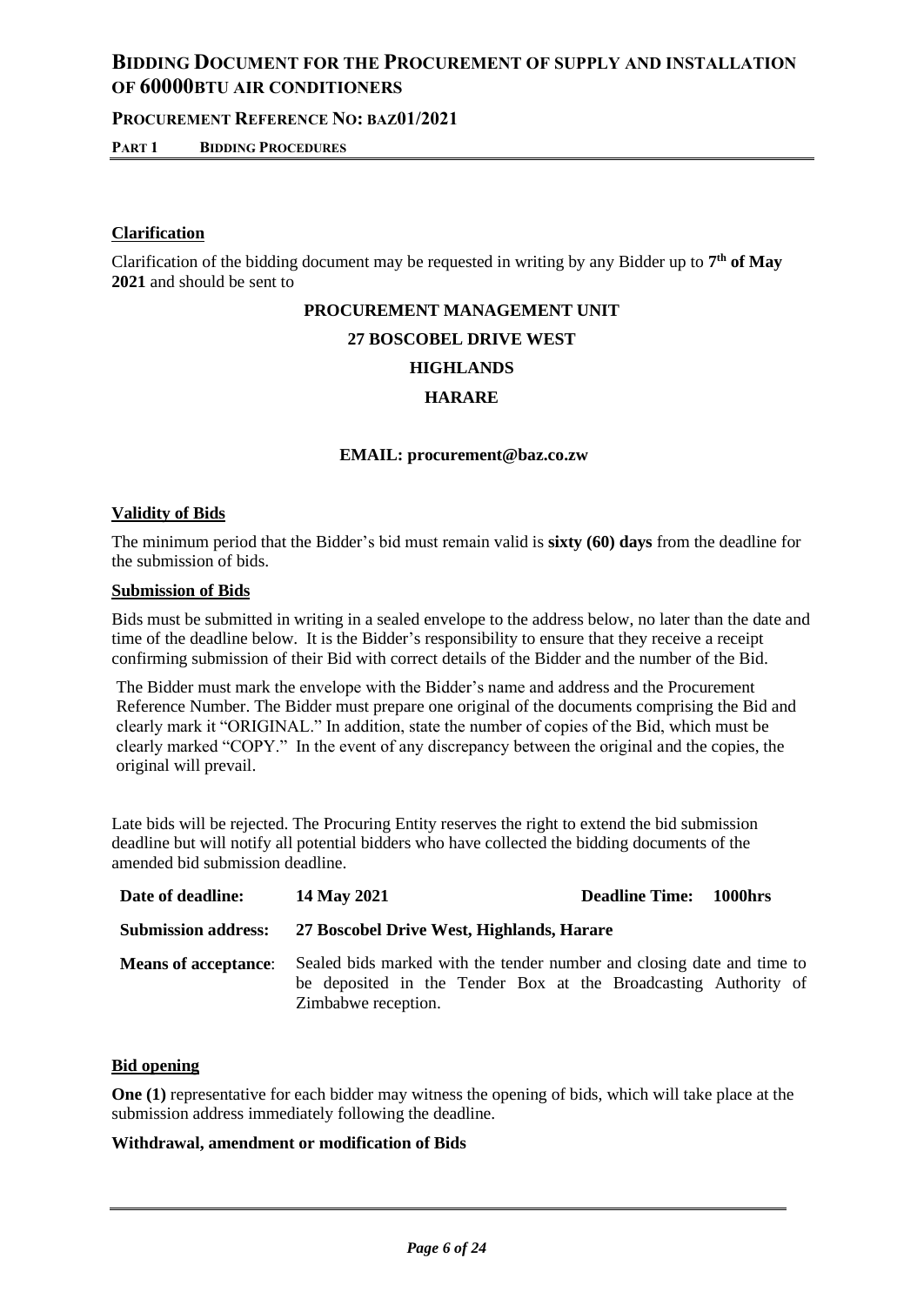## **PROCUREMENT REFERENCE NO: BAZ01/2021**

#### **PART 1 BIDDING PROCEDURES**

A Bidder may withdraw, substitute, or modify its Bid after it has been submitted by sending a written notice, duly signed by an authorized representative. However, no Bid may be withdrawn, substituted, or modified in the interval between the deadline for submission of Bids and the expiration of the period of Bid validity specified by the Bidder or any extension of that period.

#### **Delivery Requirements**

The delivery period required (from the date of contract signing) and the final destination for delivery are as indicated in the Delivery Schedule in Part 2.

#### **Bid Prices and Discounts**

The prices and discounts quoted by the Bidder in the Bid Submission Form and in the Price Schedules must conform to the requirements specified below.

Prices must be quoted as specified in the Price Schedule included in Part 2 Statement of Requirements. In quoting prices, the Bidder is free to use transportation through carriers registered in any eligible country and similarly may obtain insurance services from any eligible country. Prices quoted must include the following costs and components:

- (a) For Goods
	- (i) the price of the Goods and the cost of delivery to the final destination, including the relevant INCOTERM, as stated in the Delivery Schedule;
	- (ii) the custom duties to be paid on the Goods on entry in Zimbabwe, if not already included;
	- (iii) Any other applicable import taxes;
	- (iv) any sales and other taxes due within Zimbabwe which will be payable on the Goods, if not already included;
	- (v) any rebate or mark-up of the local agent or representative.
- (b) for Related Services, (other than inland transportation and other services required to convey the Goods to their final destination), whenever such Related Services are specified in the Schedule of Requirements:

the price of each item comprising the Related Services (inclusive of any applicable taxes).

#### **Bid Security**

The Bidder must include:

A "Bid-Securing Declaration" using the form included in Part 2.

Any bid not accompanied by a Bid Security or Bid Securing Declaration, where this is a requirement of bidding, will be rejected by the Procuring Entity as non-responsive.

The Bid Security or Bid- Securing Declaration of a Joint Venture (JV) must be in the name of the JV that submits the Bid. If the JV has not been legally constituted at the time of bidding, the Bid Security or Bid-Securing Declaration must be in the names of all intended partners.

#### **Evaluation of Bids**

Bids will be evaluated using the following methodology: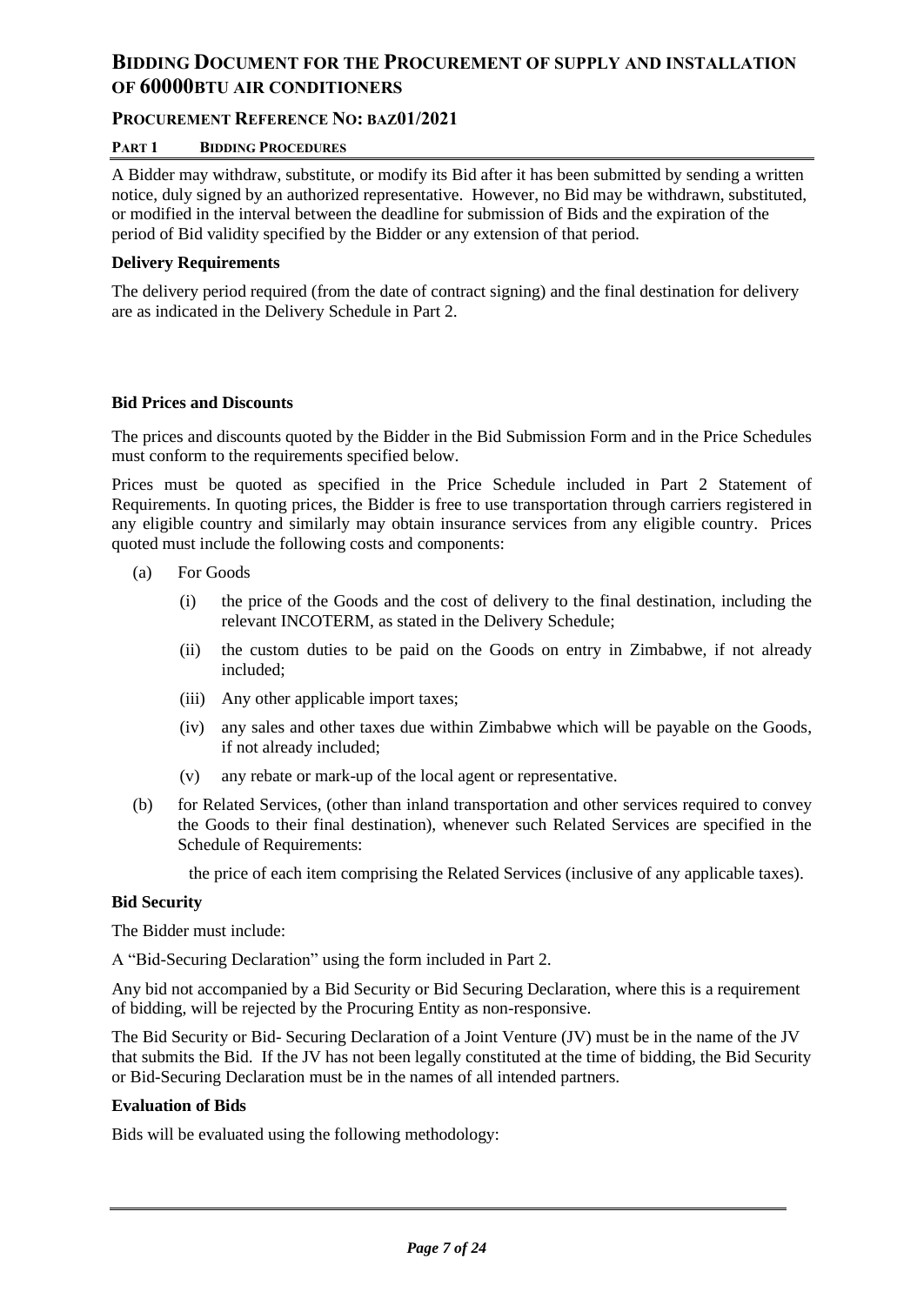## **PROCUREMENT REFERENCE NO: BAZ01/2021**

## **PART 1 BIDDING PROCEDURES**

- 1. Preliminary examination to confirm that all documents required have been provided, to confirm the eligibility of Bidders in terms of section 28 (1) of the Regulations and to confirm that the Bid is administratively compliant in terms of section 28 (2) of the Regulations.
- 2. Technical evaluation to determine substantial responsiveness to the specifications in the Statement of Requirements;
- 3. Financial evaluation and comparison to determine the evaluated price of bids and to determine the lowest evaluated bid.

Bids failing any stage will be eliminated and not considered in subsequent stages.

## **Evaluation criteria**

The Procuring Entity's evaluation of a Bid will take into account, in addition to the Bid Price, the following criteria and methodologies.

- (a) **Delivery schedule**: The specified Goods are required to be delivered by the date indicated in the Delivery Schedule in Part 2. Bids offering delivery after the date shall be treated as nonresponsive.
- (b) **Deviation in payment schedule**: The payment schedule is stated in the Special Conditions of Contract (SCC) in Part 3. A Bidder may propose a deviation from the schedule and if the deviation is considered acceptable to the Procuring Entity, the Bid will be evaluated by calculating interest earned for any earlier payments involved in the terms outlined in the Bid as compared with those stipulated in the SCC, at the rate of interest indicated by the Reserve Bank of Zimbabwe on the closing date for submission of bids.

## **Eligibility and Qualification Criteria**

Bidders are required to meet the criteria in section 28 of the Act to be eligible to participate in public procurement and to be qualified for the proposed contract. They must therefore provide any available documentation and certify their eligibility in the Bid Submission Sheet. To be eligible, Bidders must:

- 1. have the legal capacity to enter into a contract;
- 2. not be insolvent, in receivership, bankrupt or being wound up, not have had business activities suspended and not be the subject of legal proceedings for any of these circumstances;
- 3. have fulfilled their obligations to pay taxes and social security contributions in Zimbabwe;
- 4. not have a conflict of interest in relation to this procurement requirement;
- 5. not be debarred from participation in public procurement under section 72 (6) of the Act and section 74(1) (c), (d) or (e) of the Regulations or declared ineligible under section 99 of the Act;
- 6. have the nationality of an eligible country as specified in the Special Conditions of Contract; and
- 7. have been registered with the Authority as a Supplier and have paid the applicable Supplier Registration Fee set out in Part III of the Fifth Schedule to the Regulations.

Participation in this bidding procedure is restricted to Zimbabwean bidders and Certificate of Incorporation must be attached.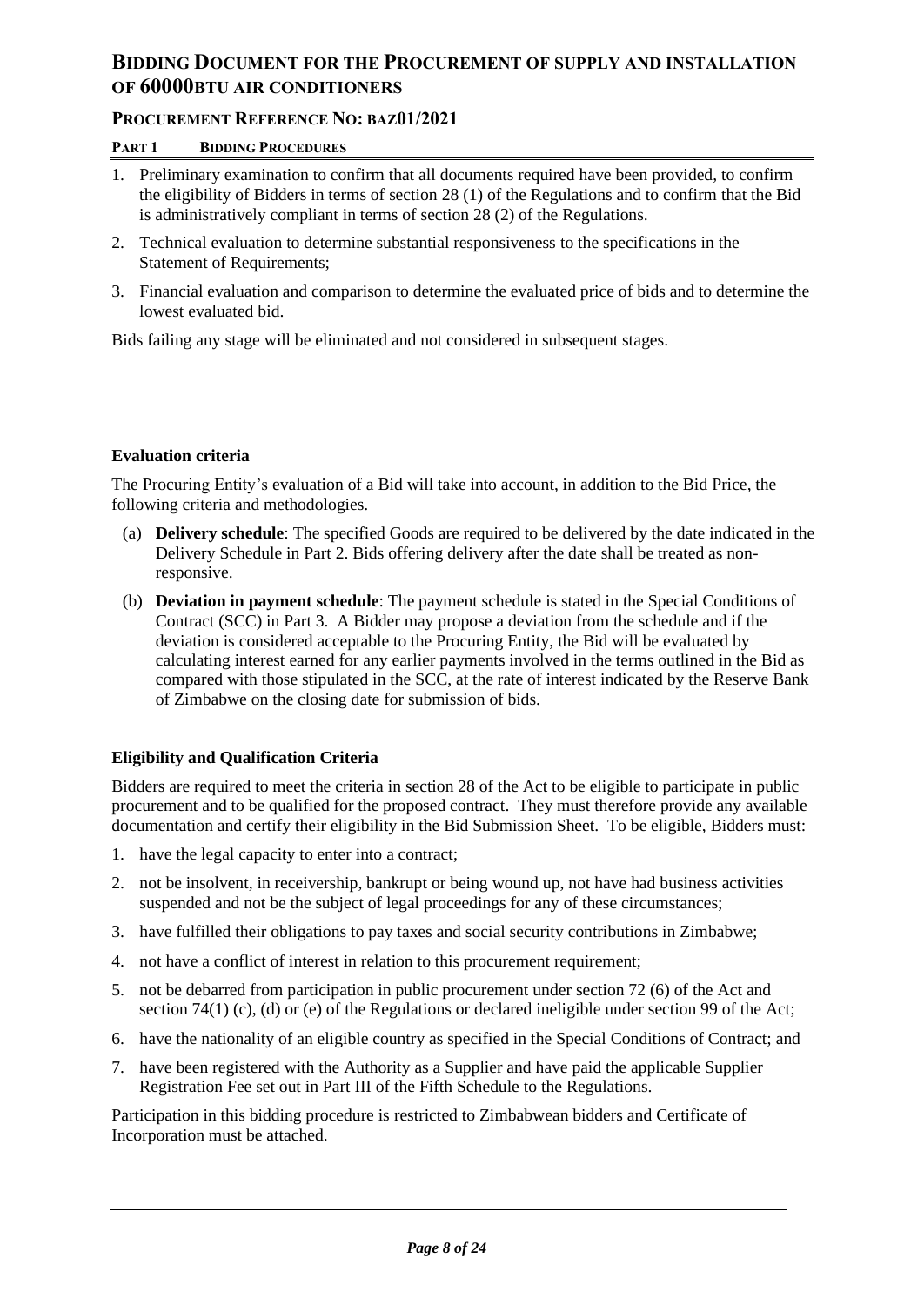## **PROCUREMENT REFERENCE NO: BAZ01/2021**

#### **PART 1 BIDDING PROCEDURES**

#### **Origin of Goods**

All goods and related services must have as their country of origin an eligible country, as specified in the Special Conditions of Contract.

## **Technical Criteria**

The Technical Specifications Sheet details the minimum specification of the goods required. The goods offered must meet this specification, but no credit will be given for exceeding the specification.

## **Currency**

Bids should be priced in **United States Dollars, payments will be made in Zimbabwean Dollars at prevailing auction rate**

#### **Award of Contract**

The lowest evaluated bid, after application of any additional evaluation criteria, including any margin of preference, which is substantially responsive to the requirements of this bidding document will be recommended for award of contract. The proposed award of contract will be by issue of a Notification of Contract Award in terms of section 55 of the Act which will be effective until signature of the contract documents in accordance with Part 3: Contract. Unsuccessful Bidders will receive the Notification of Contract Award and, if they consider they have suffered prejudice from the process, they may within 14 days of receiving this Notification, submit to the Procuring Entity a Challenge in terms of section 73 of the Act, subject to payment of the applicable fee set out in section 44 of and the Third Schedule to the Regulations.

#### **Right to Reject**

The Procuring Entity reserves the right to accept or reject any Bids or to cancel the procurement process and reject all Bids at any time prior to contract award.

#### **Corrupt Practices**

The Government of Zimbabwe requires that Procuring Entities, as well as Bidders and Contractors, observe the highest standard of ethics during the procurement and execution of contracts. In pursuit of this policy:

- 1. the Procuring Entity will reject a recommendation for award if it determines that the Bidder recommended for award has, directly or through an agent, engaged in corrupt, fraudulent, collusive or coercive practices in competing for the Contract or been declared ineligible to be awarded a procurement contract under section 99 of the Act;
- 2. the Authority may under section 72 (6) of the Act impose the sanctions under section 74 (1) of the Regulations; and
- 3. any conflict of interest on the part of the Bidder must be declared.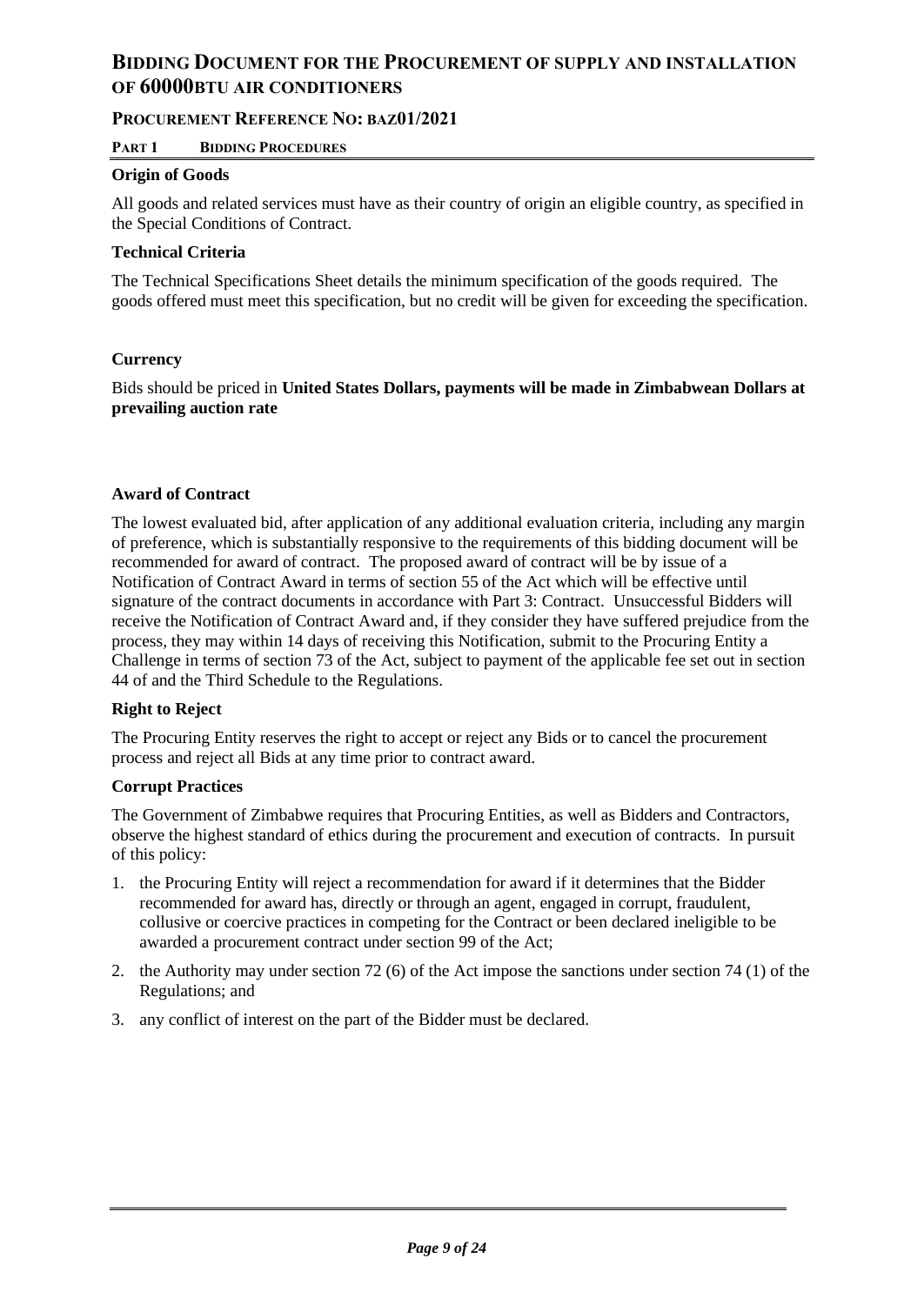## **PROCUREMENT REFERENCE NO: BAZ01/2021**

## **PART 1 BIDDING PROCEDURES**

# **Bid Submission Sheet**

*{Note to Bidders: Complete this form with all the requested details and submit it as the first page of your Bid. Attach the completed Statement of Requirements and any other documents requested in Part 1. Ensure that your Bid is authorised in the signature block below. A signature and authorisation on this form will confirm that the terms and conditions of this Bid prevail over any attachments. If your Bid is not authorised, it may be rejected. If the Bidder is a Joint Venture (JV), the Bid must be signed by an authorized representative of the JV on behalf of the JV, and so as to be legally binding on all the members as evidenced by a power of attorney signed by their legally authorized representatives.* 

*Bidders must mark as "CONFIDENTIAL" information in their Bids which is confidential to their business. This may include proprietary information, trade secrets or commercial or financially sensitive information}.* 

Procurement Reference Number:

Subject of Procurement:

Name of Bidder:

Bidder's Reference Number:

Date of Bid:

We offer to supply the items listed in the attached Statement of Requirements, at the prices indicated on the attached Price Schedule and in accordance with the terms and conditions stated in your Bidding Document referenced above.

We confirm that we meet the eligibility criteria specified in Part 1: Procedures of Bidding.

We declare that we are not debarred from bidding and that the documents we submit are true and correct.

The validity period of our bid is: ……… *{days}* from the date of submission.

We confirm that the prices quoted in the attached Price Schedule are fixed and firm for the duration of the validity period and will not be subject to revision, variation or adjustment.

#### **Bid Authorised by:**

|                  |                                  | <b>Name:</b> |  |
|------------------|----------------------------------|--------------|--|
| <b>Position:</b> |                                  | Date:        |  |
|                  | Authorised for and on behalf of: |              |  |
| <b>Company</b>   |                                  |              |  |
| <b>Address:</b>  |                                  |              |  |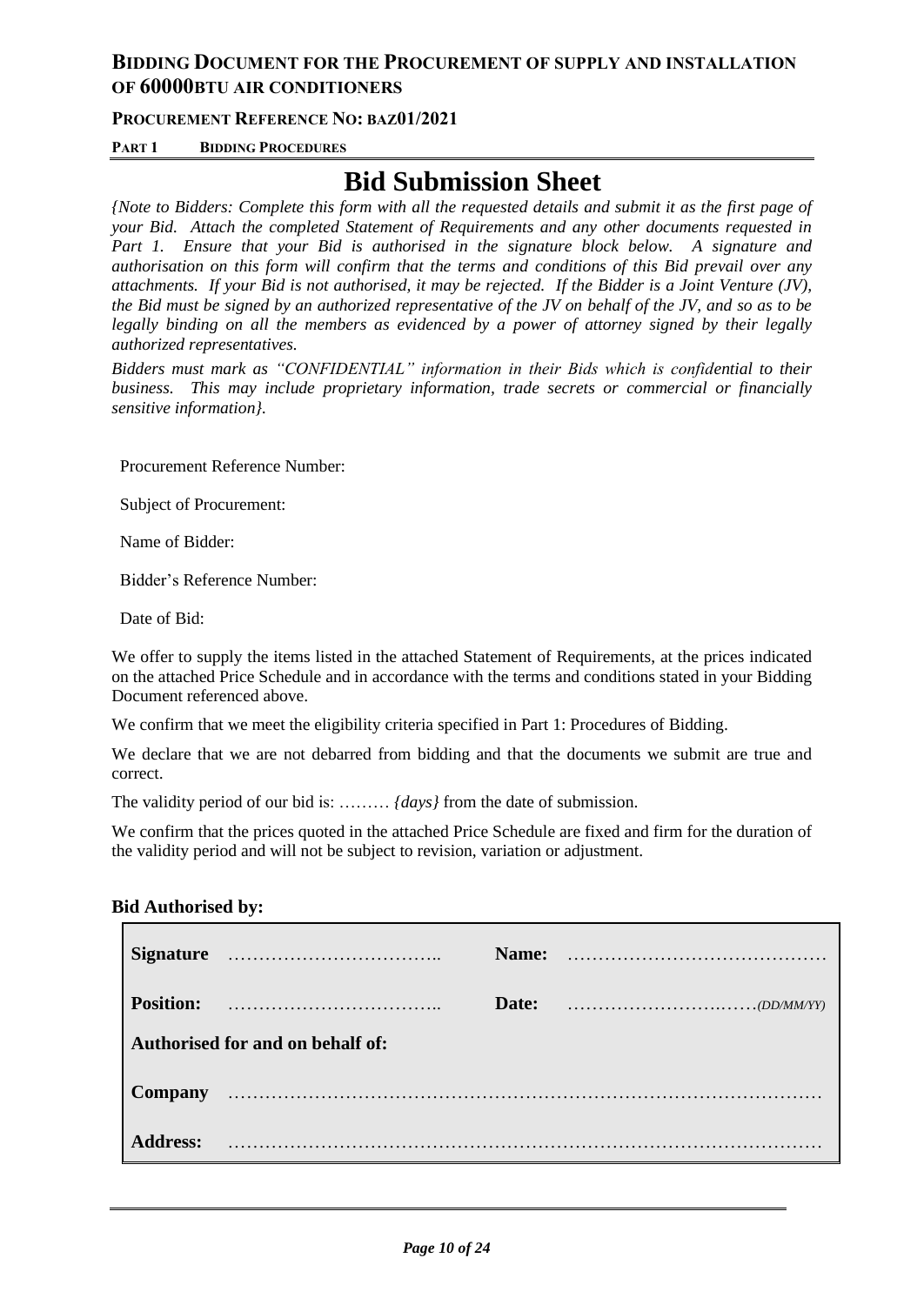## **PROCUREMENT REFERENCE NO: BAZ01/2021**

**PART 1 BIDDING PROCEDURES**

…………………………………………………………………………………….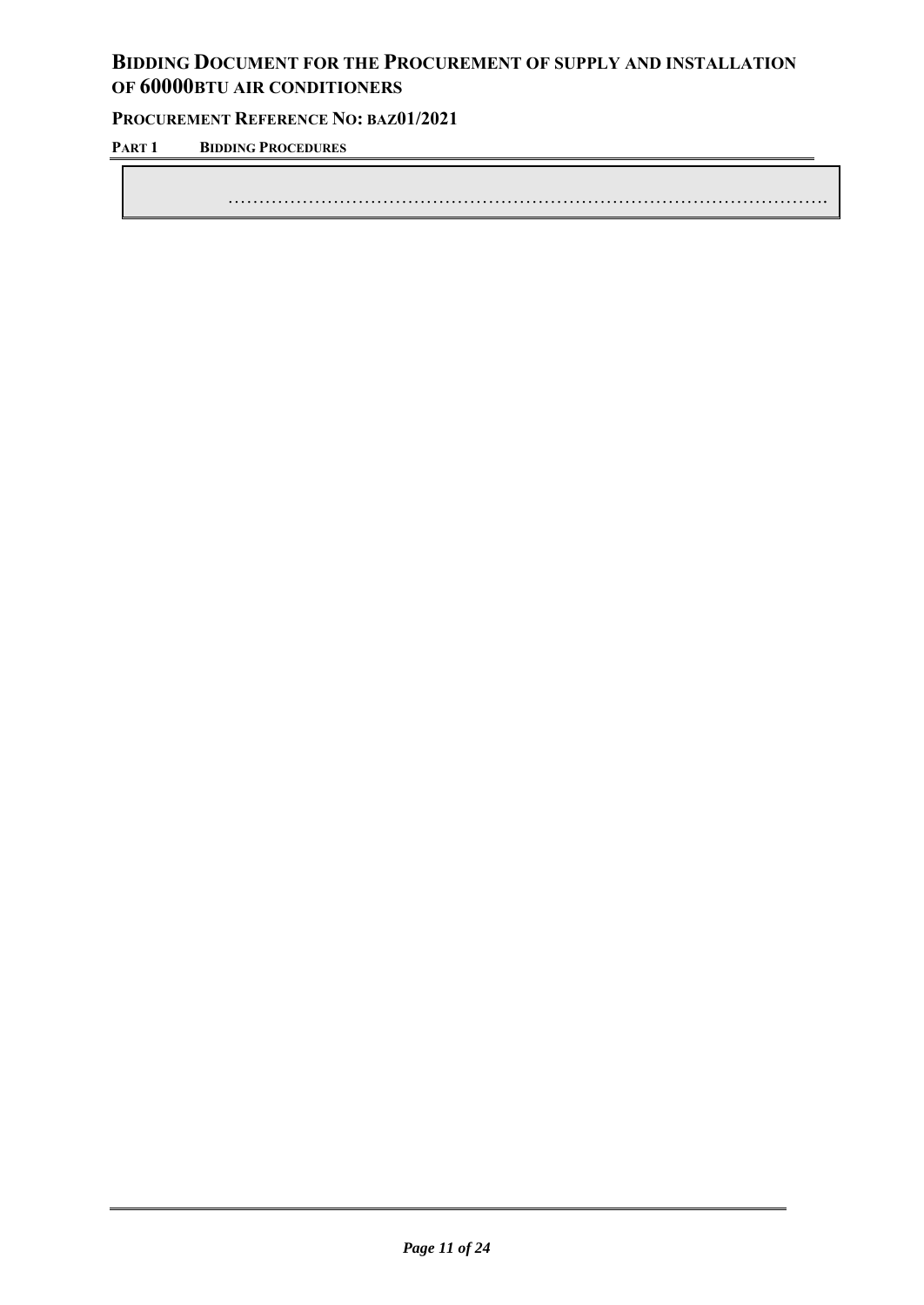**PROCUREMENT REFERENCE NO: BAZ01/2021**

**PART 2 STATEMENT OF REQUIREMENTS**

# **PART 2: STATEMENT OF REQUIREMENTS**

Name of Bidder:

Bidder's Reference Number:

# **List of Goods and Price Schedule**

Currency of Bid:…………………….……..

| <b>Item</b><br>N <sub>0</sub> <sup>1</sup> | <b>Description of Goods</b>                | Quantity <sup>2</sup> | Unit Price <sup>3</sup>           | <b>Total Price</b> <sup>4</sup>   |
|--------------------------------------------|--------------------------------------------|-----------------------|-----------------------------------|-----------------------------------|
|                                            |                                            |                       | [to be provided by<br>the Bidder] | [to be provided by<br>the Bidder] |
| 1.                                         | 60000 BTU UNDERCEILING<br>AIRCONDITIONERS; |                       |                                   |                                   |
| LOT <sub>1</sub>                           | <b>KAROI</b>                               | $\mathbf{1}$          |                                   |                                   |
| LOT <sub>2</sub>                           | <b>GOKWE</b>                               | 1                     |                                   |                                   |
| LOT <sub>3</sub>                           | <b>CHIMANIMANI</b>                         | $\mathbf{1}$          |                                   |                                   |
|                                            | <b>Total Before VAT</b>                    |                       |                                   |                                   |
|                                            | <b>VAT</b>                                 |                       |                                   |                                   |
|                                            | <b>Total</b>                               |                       |                                   |                                   |

Note 1: Lots and packages should be shown as separate items.

Note 2: The description or quantity must indicate the unit of measure where relevant.

Note 3: Unit and total prices must be for delivery through to the final destination stated in Part 1.

Note 4: Include any additional costs, such as installation or commissioning.

The price to be quoted in the Price Schedule must be the total price of the bid, excluding any discounts offered.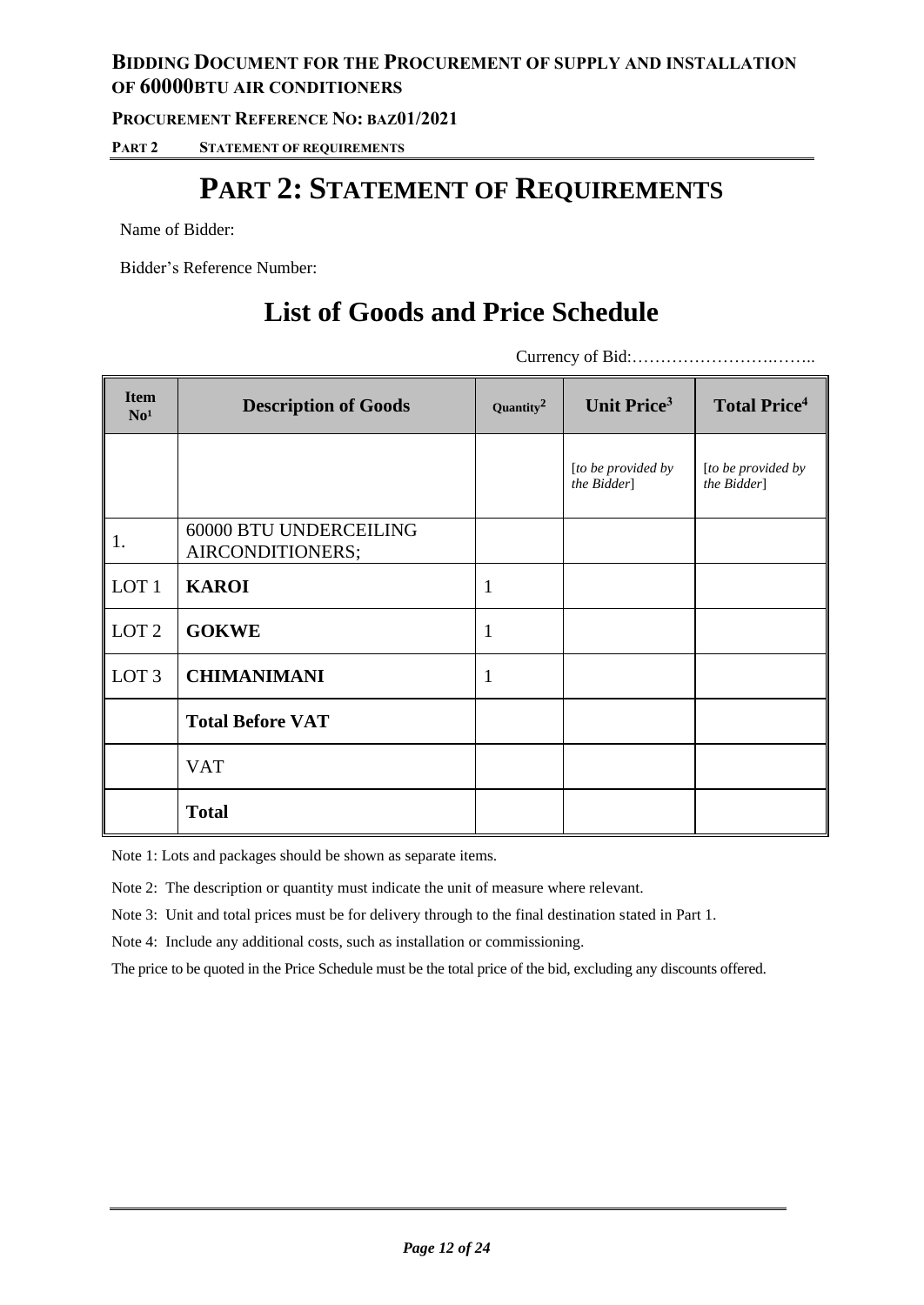## **PROCUREMENT REFERENCE NO: BAZ01/2021**

**PART 2 STATEMENT OF REQUIREMENTS**

# **Delivery Schedule**

Name of Bidder:

Bidder's Reference Number:

*{Note to Bidders: If the delivery period offered, or any other details, differ from the requirements below, this should be stated in your tender}.* 

| <b>Item</b><br>N <sub>0</sub> | <b>Description of Goods</b>                                                       | Quantity | <b>Physical</b><br>Unit | <b>Delivery Date</b><br><b>Required by</b><br><b>Procuring</b><br><b>Entity and</b><br>applicable<br><b>INCOTERM</b> | <b>Bidder's offered</b><br><b>Delivery period</b> |
|-------------------------------|-----------------------------------------------------------------------------------|----------|-------------------------|----------------------------------------------------------------------------------------------------------------------|---------------------------------------------------|
|                               |                                                                                   |          |                         | [Completed by<br><b>Procuring Entity</b>                                                                             | {to be provided<br>by the Bidder                  |
|                               | 60000 BTU UNDERCEILING<br>AIRCONDITIONERS;<br>KAROI, GOKWE,<br><b>CHIMANIMANI</b> | 3        |                         | <b>DDP</b> Harare<br><b>4 WEEKS</b>                                                                                  |                                                   |

The delivery period required is measured from the date of the signing of the Contract between the Procuring Entity and the Bidder.

The Project Site for delivery of the goods is **Broadcasting Authority of Zimbabwe** the final destination:

**27 Boscobel Drive West**

#### **Highlands**

**Harare**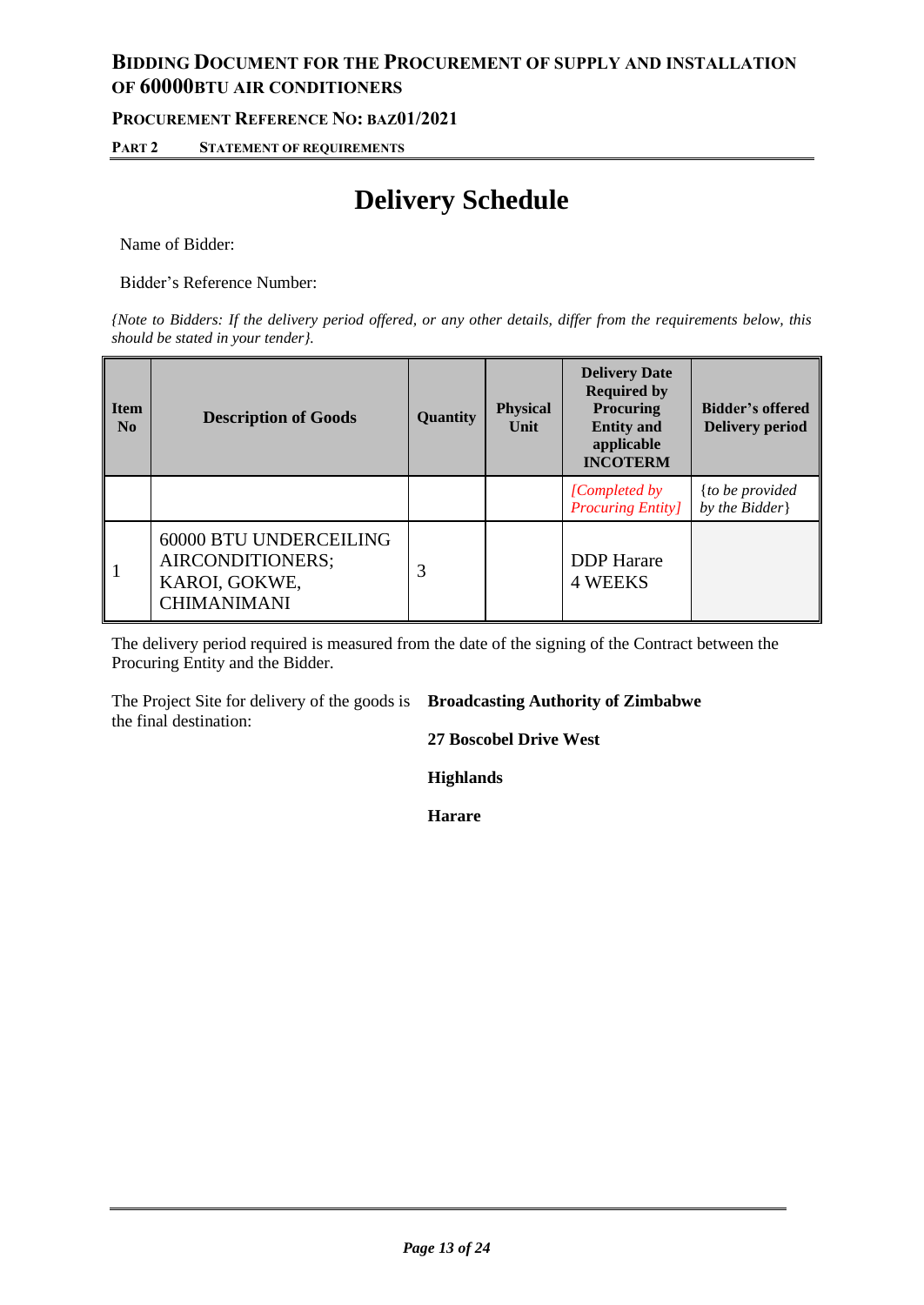## **PROCUREMENT REFERENCE NO: BAZ01/2021**

**PART 2 STATEMENT OF REQUIREMENTS**

# **Technical Specification and Compliance Sheet**

Name of Bidder:

Bidder's Reference Number:

*The Goods and Related Services must comply with following Technical Specifications and Standards:*

*[Columns a and b are completed by the Procuring Entity. Column c must be completed by the Bidder to indicate the full specification of the items offered and their compliance with the specification required (in Column b)]*

| $\boldsymbol{a}$ | $\boldsymbol{b}$                                                                               |                         |                                    | $\mathbf c$                                                                                                                              |
|------------------|------------------------------------------------------------------------------------------------|-------------------------|------------------------------------|------------------------------------------------------------------------------------------------------------------------------------------|
| <b>Item No</b>   | Item description and full technical Specification required (including applicable<br>standards) |                         |                                    | {Confirm full<br>specification of<br>items offered by<br><b>Bidder</b> and<br>compliance of<br><i>items to detail</i><br>in column $b$ } |
|                  | <b>Aspect</b>                                                                                  |                         | <b>Required Specification</b>      |                                                                                                                                          |
|                  | Make                                                                                           |                         | Under-ceiling fixed speed cassette |                                                                                                                                          |
|                  | <b>Nominal Capacity</b>                                                                        |                         | 55k                                |                                                                                                                                          |
|                  | Performance Rating                                                                             | Cooling (kW)            | 15.0                               |                                                                                                                                          |
|                  |                                                                                                | Cooling Btu/h           | 51000                              |                                                                                                                                          |
|                  | <b>EER</b>                                                                                     | Cooling (W/W)           | 2.50                               |                                                                                                                                          |
|                  | <b>COP</b>                                                                                     | Cooling (W/W)           | 2.90                               |                                                                                                                                          |
|                  | Indoor fan motor                                                                               | Quantity                | $\mathcal{D}_{\mathcal{L}}$        |                                                                                                                                          |
|                  | Indoor air flow<br>(High/Medium/Low)                                                           | m3/h                    | 2300/1800/1600                     |                                                                                                                                          |
|                  | Indoor noise level<br>(High/Medium/Low)                                                        | dB(a)                   | 55/51/48                           |                                                                                                                                          |
|                  | <b>Indoor Unit</b>                                                                             | Dimension (WxDxH)       | 1650x675x235                       |                                                                                                                                          |
|                  |                                                                                                | Net Weight (kg)         | 39                                 |                                                                                                                                          |
|                  | Design Pressure                                                                                | MPa                     | 4.2/1.5                            |                                                                                                                                          |
|                  | <b>Temperature Range</b>                                                                       | Cooling (degrees C)     | 17-32                              |                                                                                                                                          |
|                  | Max. Input Consumption                                                                         | (W)                     | 7500                               |                                                                                                                                          |
|                  | Max. Input Current                                                                             | (A)                     | 12.6                               |                                                                                                                                          |
|                  | Outdoor fan motor                                                                              | Quantity                | $\overline{2}$                     |                                                                                                                                          |
|                  | Outdoor Noise Level (Sound<br>Pressure)                                                        | dB(A)                   | 63                                 |                                                                                                                                          |
|                  | Outdoor Max. Air flow                                                                          | M3/h                    | 6500                               |                                                                                                                                          |
|                  | Outdoor Unit                                                                                   | Dimension (WxDxH)<br>mm | Must not exceed 900x340x1167       |                                                                                                                                          |
|                  | Refrigerant                                                                                    | Type                    | <b>R410A</b>                       |                                                                                                                                          |
|                  | <b>Compressor Capacity</b>                                                                     | Btu/h                   | at least 55957                     |                                                                                                                                          |
|                  |                                                                                                |                         |                                    |                                                                                                                                          |

The detailed technical evaluation will examine the technical specification of the items offered in column c and determine whether this meets the minimum specification in column b. Bidders must complete column c or their tender will be rejected. **Bidders are required to include technical literature to positively support the details provided in column c**.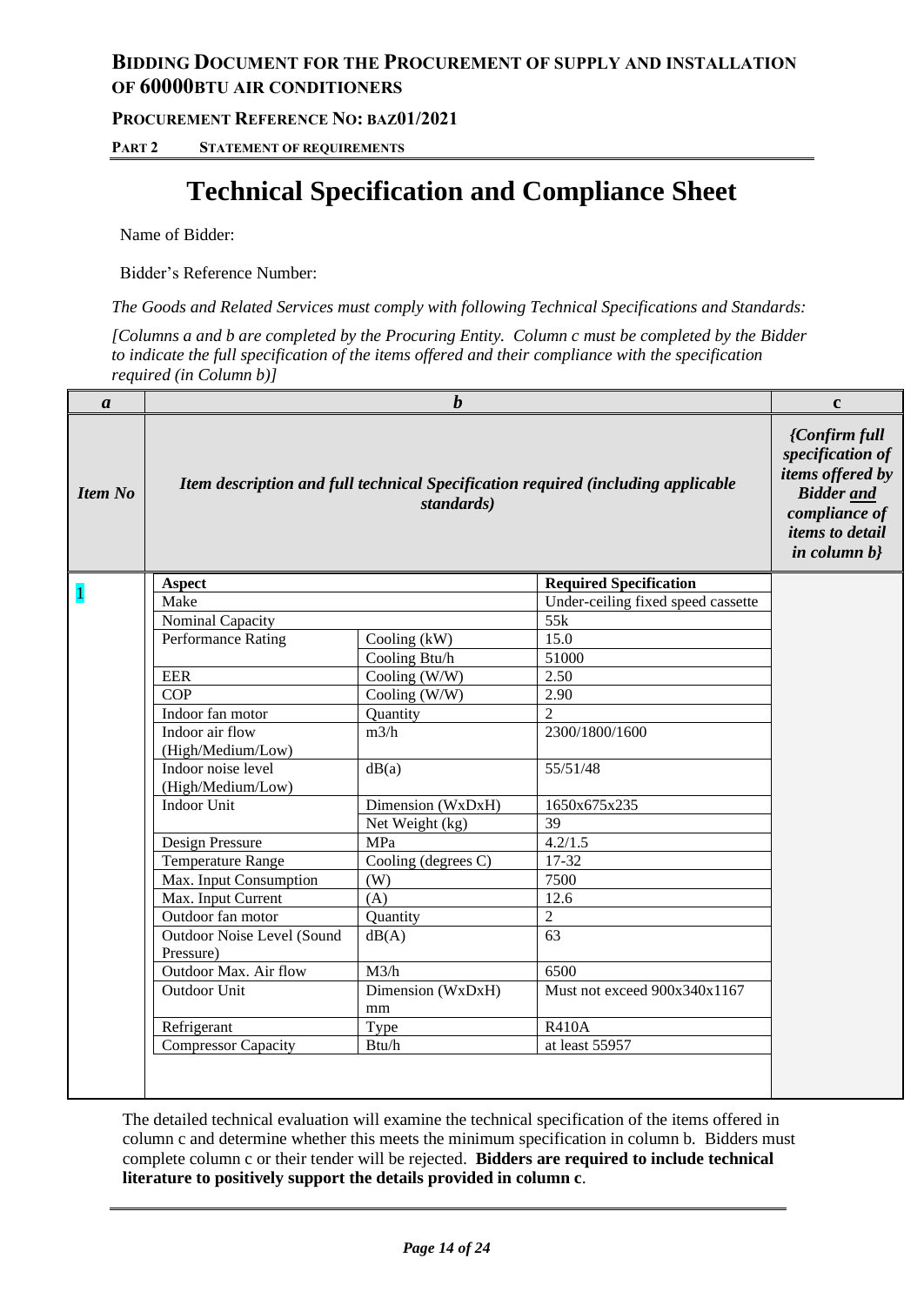**PROCUREMENT REFERENCE NO: BAZ01/2021**

**PART 2 STATEMENT OF REQUIREMENTS**

## **Declaration by the Accounting Officer**

I declare that the procurement is based on neutral and fair technical requirements and bidder

qualifications.  $\overline{\mathcal{L}}$ **……………………….**

**M. CHAKANYUKA**

**CHIEF EXECUTIVE OFFICER (A)**

## **BROADCASTING AUTHORITY OF ZIMBABWE**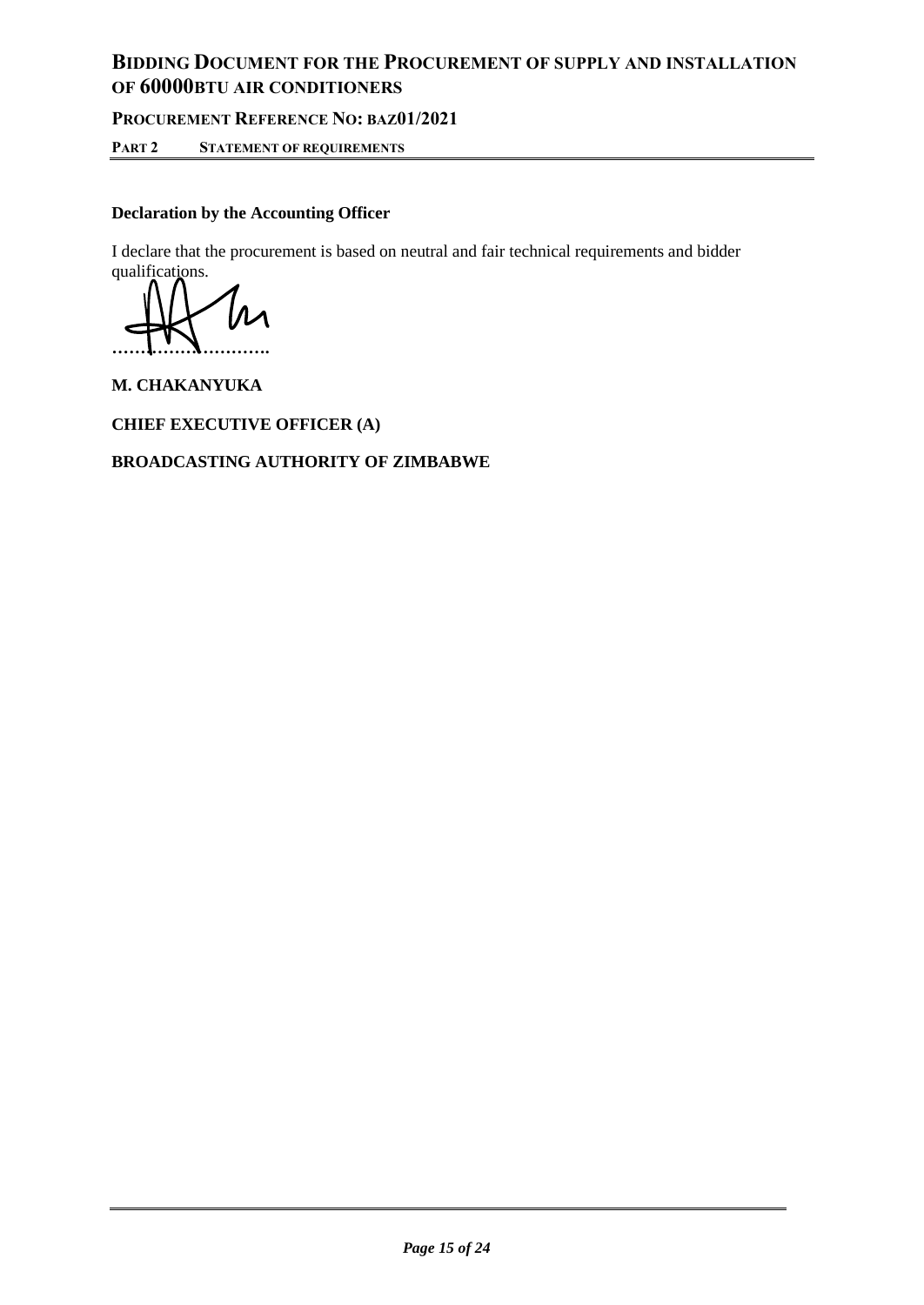## **PROCUREMENT REFERENCE NO: BAZ01/2021**

**PART 2 STATEMENT OF REQUIREMENTS**

# **Bid-Securing Declaration**

*{The Bidder must fill in this Form in accordance with the instructions indicated, where it has been stated in the Bidding Procedures that a Bid-Securing Declaration is a requirement of bidding}.*

Procurement Reference number:

Date: *…………………..………….[date (in day, month and year format)]*

Bidder's Reference Number:

To: *{full name of Procuring Entity}*

We, the undersigned, declare that:

We understand that, according to the terms and conditions of your bidding documents, bids must be supported by a Bid-Securing Declaration.

We accept that we may be debarred from bidding for any contract with a Procuring Entity in Zimbabwe for a period of time to be determined by the Authority*,* if we are in breach of our obligation(s) under the bidding conditions, because:

- (a) we have withdrawn our Bid during the period of Bid validity; or
- (b) having been notified of the acceptance of our Bid by the Procuring Entity during the period of bid validity, we fail or refuse to execute the Contract.

We understand this Bid Securing Declaration will expire if we are not the successful Bidder, either when we receive your notification to us of the name of the successful Bidder, or twenty-eight days after the expiration of our Bid, whichever is the earlier.

| <b>Signed</b>                             |                                       | Name: | $\cdots$                                                                    |
|-------------------------------------------|---------------------------------------|-------|-----------------------------------------------------------------------------|
| In capacity of:                           | . <b>.</b>                            | Date: | $\ldots \ldots \ldots \ldots \ldots \ldots \ldots \ldots \ldots (DD/MM/YY)$ |
|                                           | Duly authorised for and on behalf of: |       |                                                                             |
| Company                                   |                                       |       |                                                                             |
| <b>Address:</b>                           |                                       |       |                                                                             |
|                                           |                                       |       |                                                                             |
| <b>Corporate Seal (where appropriate)</b> |                                       |       |                                                                             |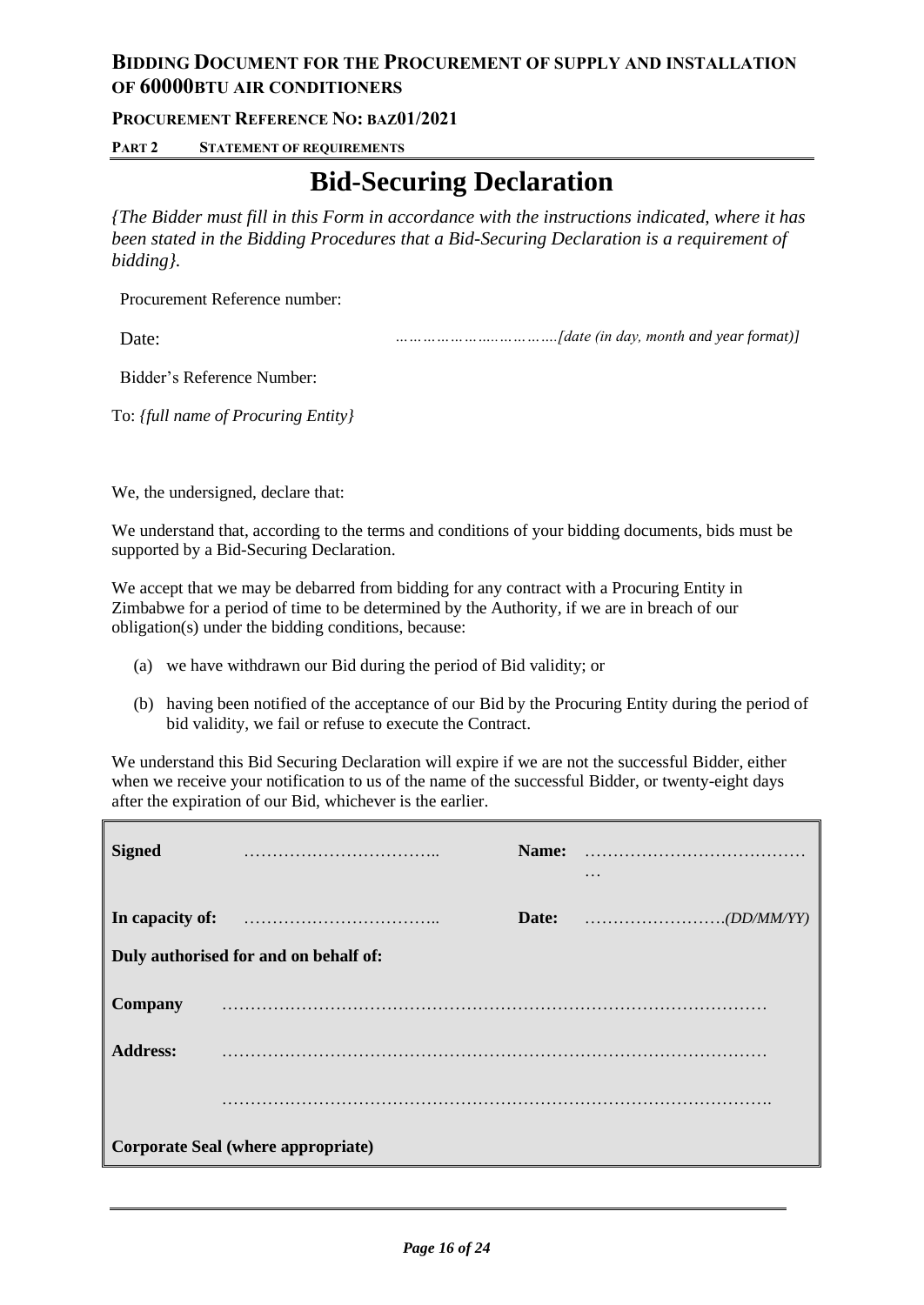## **PROCUREMENT REFERENCE NO: BAZ01/2021**

**PART 2 STATEMENT OF REQUIREMENTS**

*{Note: In case of a Joint Venture, the Bid Securing Declaration must be in the name of all the partners to the Joint Venture that submits the Bid.}*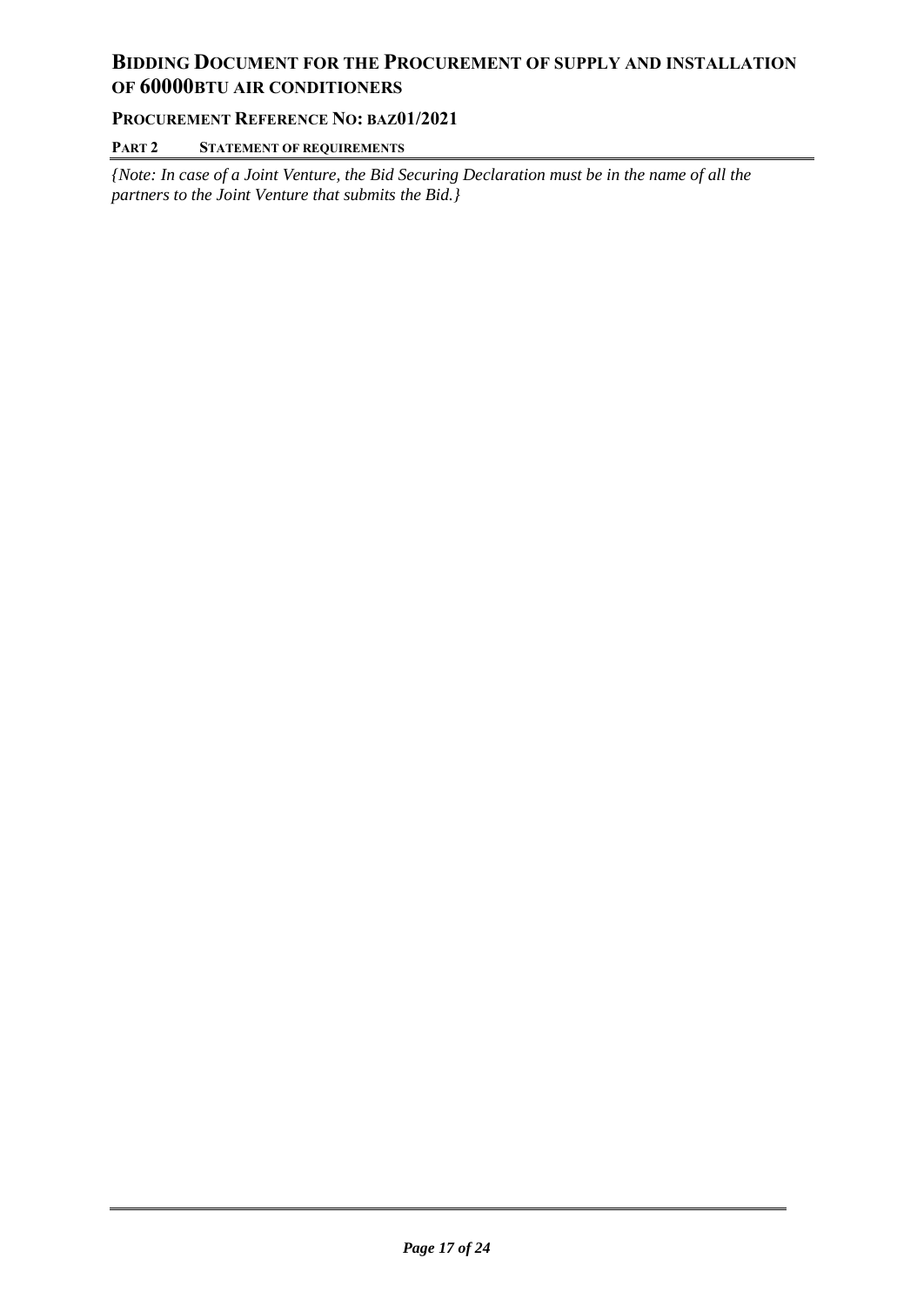**PROCUREMENT REFERENCE NO: BAZ01/2021**

**PART 3 CONTRACT**

# **PART 3 CONTRACT**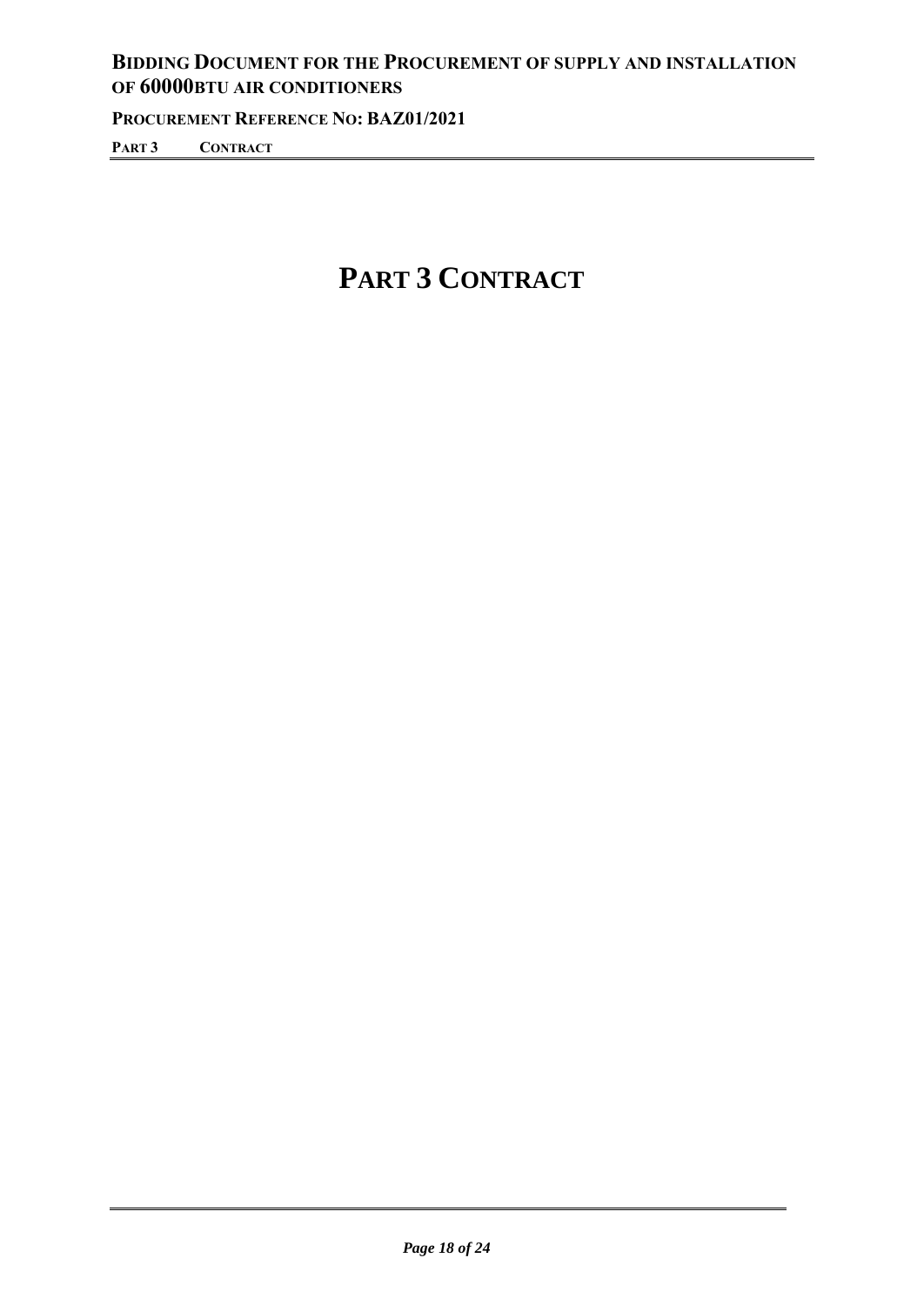**PROCUREMENT REFERENCE NO: BAZ01/2021**

**PART 3 CONTRACT**

# **Contract Agreement**

## **Procurement Reference:**

THIS CONTRACT AGREEMENT is made the *[insert: date]* day of [*insert: month]*, *[insert: year]*.

## **BETWEEN**

- (1) Broadcasting Authority of Zimbabwe, a *corporation incorporated under the laws of Zimbabwe* and having its principal place of business at 27 Boscobel Drive West, Highlands, Harare (hereinafter called "the Procuring Entity"), and
- (2) *[insert name of Contractor]*, a corporation incorporated under the laws of *[insert: country of Contractor]* and having its principal place of business at *[insert full postal address of Contractor]* (hereinafter called "the Contractor").

WHEREAS the Procuring Entity invited Bids for certain Goods and ancillary services, viz., Supply and Installation of 60000BTU Air Conditioners and has accepted a Bid by the Contractor for the supply of those Goods and Services in the sum of *[insert Contract Price in words and figures, expressed in the Contract currency]* (hereinafter called "the Contract Price").

## NOW THIS AGREEMENT WITNESSETH AS FOLLOWS:

- 1. In this Agreement words and expressions shall have the same meanings as are assigned to them in the General and Special Conditions of Contract referred to below.
- 2. The following documents shall constitute the Contract between the Procuring Entity and the Contractor, and each shall be read and construed as an integral part of the Contract:
	- (a) This Contract Agreement;
	- (b) Special Conditions of Contract;
	- (c) General Conditions of Contract;
	- (d) Technical Requirements (including Schedule of Requirements and Technical Specifications);
	- (e) The Contractor's Bid, original Price Schedules and Delivery Schedule;
	- (f) The Procuring Entity's Notification of Contract Award;
- 3. This Contract Agreement shall prevail over all other Contract Documents. In the event of any discrepancy or inconsistency within the Contract Documents, then the documents shall prevail in the order listed above.
- 4. In consideration of the payments to be made by the Procuring Entity to the Contractor as mentioned below, the Contractor hereby agrees with the Procuring Entity to provide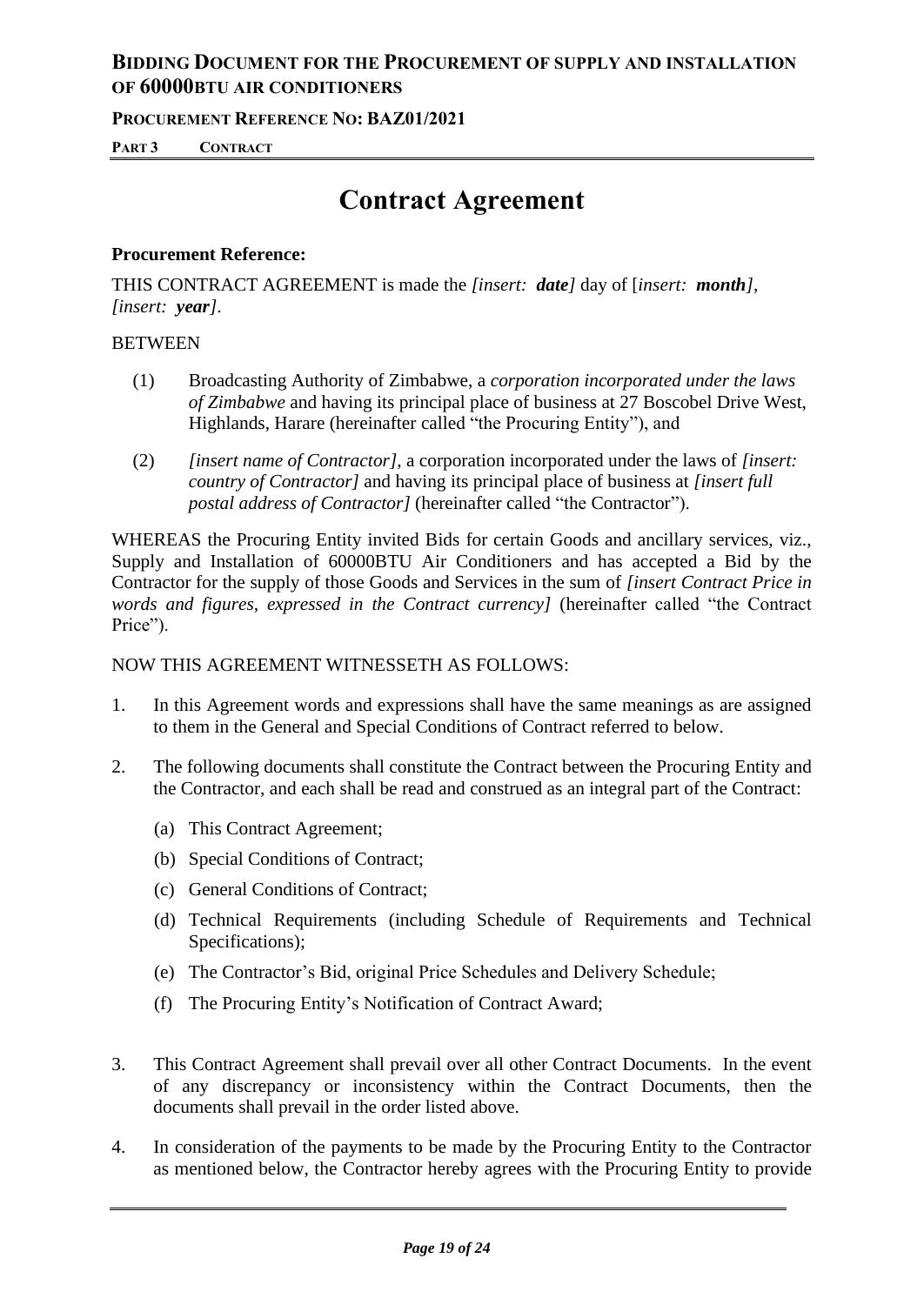## **PROCUREMENT REFERENCE NO: BAZ01/2021**

## **PART 3 CONTRACT**

the Goods and Services and to remedy any defects in them in conformity with the Contract.

5. The Procuring Entity hereby agrees to pay the Contractor in consideration of the provision of the Goods and Services and the remedying of any defects in them, the Contract Price or such other sum as may become payable under the Contract at the times and in the manner prescribed by the Contract.

IN WITNESS whereof the parties hereto have caused this Agreement to be executed in accordance with the laws of Zimbabwe on the day, month and year indicated above.

## **For and on behalf of the Procuring Entity**

Signed: ………………………………………..

Name:

In the capacity of: *[Title or other appropriate designation]*

## **For and on behalf of the Contractor**

Signed: ………………………………………..

Name:

In the capacity of: *capacity of*  $\blacksquare$  *[Title or other appropriate designation]*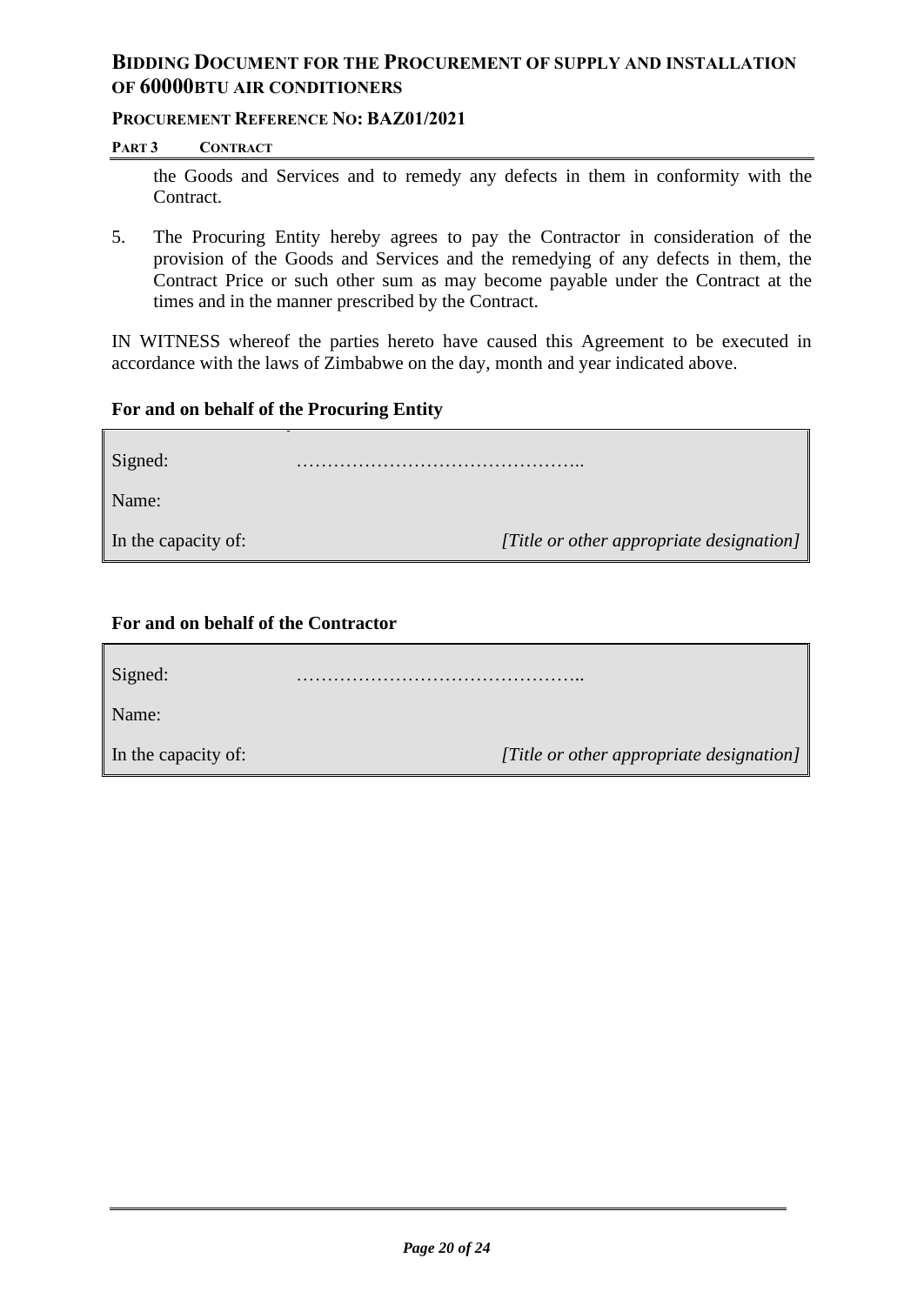## **PROCUREMENT REFERENCE NO: BAZ01/2021**

**PART 3 CONTRACT**

## **General Conditions of Contract**

Any resulting contract is subject to the Zimbabwe General Conditions of Contract (GCC) for the Procurement of Goods (copy available on request) except where modified by the Special Conditions below.

## **Special Conditions of Contract**

Procurement Reference Number: ……………………………………

The clause numbers given in the first column correspond with the relevant clause number of the General Conditions of Contract.

| <b>GCC</b><br>reference | <b>Special Conditions</b>                                                                                                                                                                                                                               |
|-------------------------|---------------------------------------------------------------------------------------------------------------------------------------------------------------------------------------------------------------------------------------------------------|
| GCC 7.5                 | Eligible Countries: All countries are eligible.                                                                                                                                                                                                         |
| <b>GCC 8.1</b>          | <b>Notices:</b> Any notice shall be sent to the following addresses:                                                                                                                                                                                    |
|                         | Chief Executive Officer                                                                                                                                                                                                                                 |
|                         | <b>Broadcasting Authority of Zimbabwe</b>                                                                                                                                                                                                               |
|                         | 27 Boscobel Drive West                                                                                                                                                                                                                                  |
|                         | Highlands                                                                                                                                                                                                                                               |
|                         | Harare                                                                                                                                                                                                                                                  |
|                         | For the Procuring Entity, the address shall be as given in the Contract document and<br>the contact shall be <i>[state name of contact and the location where he/she can be</i><br>found].                                                              |
|                         | For the Contractor, the address shall be as given in the Bid and the contact shall be                                                                                                                                                                   |
|                         | {state name of contact}                                                                                                                                                                                                                                 |
| <b>GCC 19.1</b>         | <b>Liquidated Damages:</b> Liquidated Damages in terms of section 88 of the Act shall<br>apply. The rate of liquidated damages shall be 0.05% of the contract price per week<br>up to $10\%$ . Thereafter the contract shall be subject to cancellation |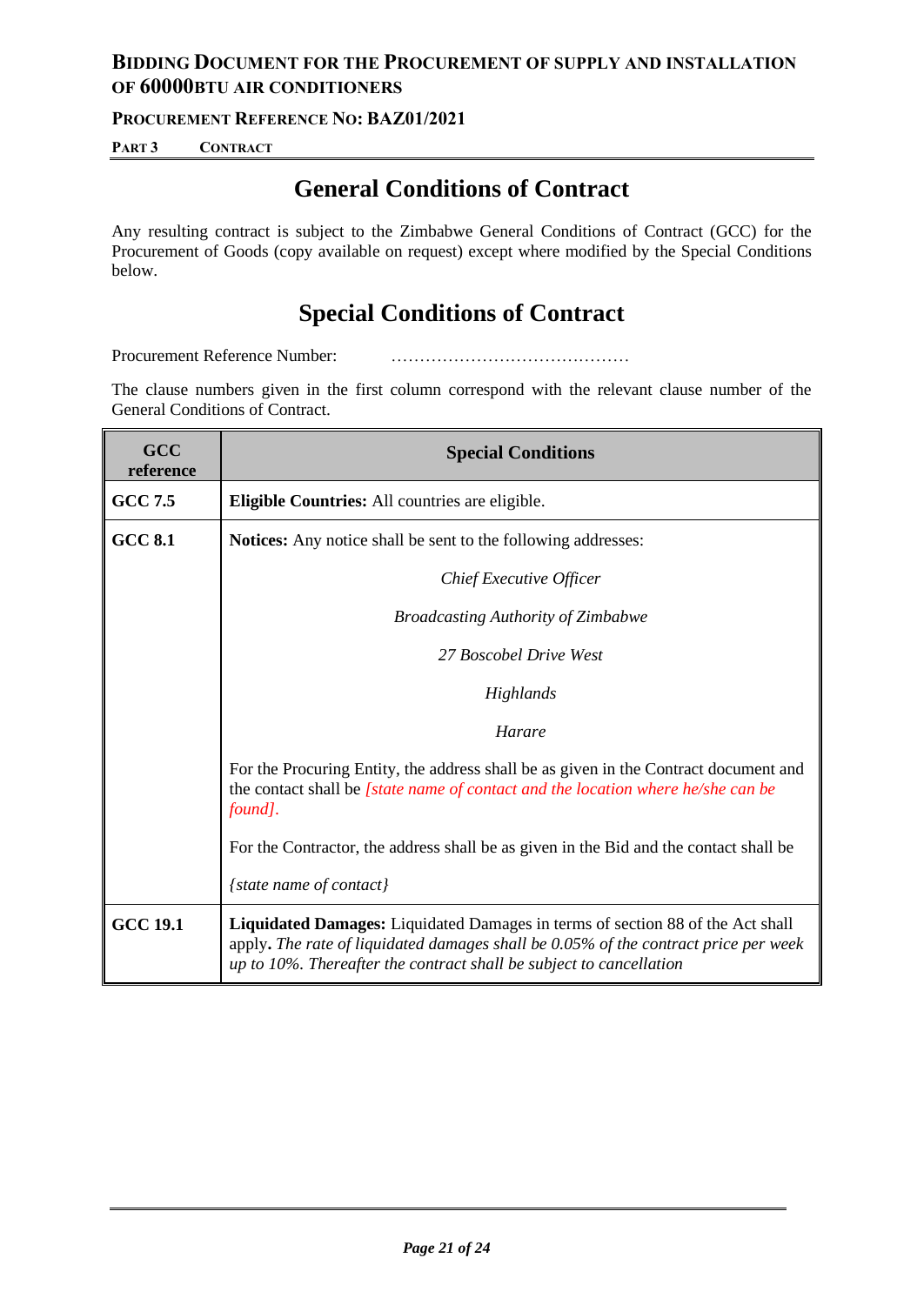## **PROCUREMENT REFERENCE NO: BAZ01/2021**

**PART 3 CONTRACT**

| GCC             | <b>Special Conditions</b>                                                                                                                                                                                                                                                                                                                                                                                                                                                                                                                                         |
|-----------------|-------------------------------------------------------------------------------------------------------------------------------------------------------------------------------------------------------------------------------------------------------------------------------------------------------------------------------------------------------------------------------------------------------------------------------------------------------------------------------------------------------------------------------------------------------------------|
| reference       |                                                                                                                                                                                                                                                                                                                                                                                                                                                                                                                                                                   |
| <b>GCC 21.2</b> | Packing, Marking and Documentation: The goods shall meet the following special<br>packing requirements in addition to the general requirements stated in GCC clause<br>21.1 Suitable Packaging.                                                                                                                                                                                                                                                                                                                                                                   |
|                 | The documents to be furnished by the Contractor are:                                                                                                                                                                                                                                                                                                                                                                                                                                                                                                              |
|                 | 1. A negotiable bill of lading when the goods are coming by sea<br>2. An airway bill, when the goods are coming by Air<br>3. A road consignment note, when the goods are coming by road<br>4. Insurance certificate,<br><b>For Imported Goods:</b>                                                                                                                                                                                                                                                                                                                |
|                 | Upon shipment, the Contractor shall notify the Procuring Entity and the insurance<br>company in writing of the full details of the shipment. In the event of Goods sent by<br>airfreight, the Contractor shall notify the Procuring Entity a minimum of forty-eight<br>(48) hours ahead of dispatch, the name of the carrier, the flight number, the expected<br>time of arrival, and the waybill number. The Contractor shall email and then send by<br>courier the following documents to the Procuring Entity, with a copy to the<br>insurance company:        |
|                 | (i)<br>one original and two copies of the Contractor's invoice, showing the<br>Procuring Entity as the consignee; the Contract number, Goods description, quantity,<br>unit price, and total amount. Invoices must be signed in original;                                                                                                                                                                                                                                                                                                                         |
|                 | (ii)<br>one original and two copies of the negotiable, clean, on-board through bill<br>of lading marked "freight prepaid" and showing Procuring Entity as the<br>consignee and Notify Party as stated in the Contract, with delivery through<br>to final destination as per the Schedule of Requirements and two copies of<br>non-negotiable bill of lading, road consignment note, truck or air waybill, or<br>multimodal transport document, marked "freight prepaid" and showing<br>delivery through to final destination as per the Schedule of Requirements; |
|                 | two copies of the packing list identifying contents of each package;<br>(iii)                                                                                                                                                                                                                                                                                                                                                                                                                                                                                     |
|                 | copy of the Insurance Certificate, showing the Procuring Entity as the<br>(iv)<br>beneficiary;                                                                                                                                                                                                                                                                                                                                                                                                                                                                    |
|                 | one original of the manufacturer's or Contractor's Warranty Certificate<br>(v)<br>covering all items supplied;                                                                                                                                                                                                                                                                                                                                                                                                                                                    |
|                 | original copy of the Certificate of Inspection furnished to the Contractor by<br>(vi)<br>the nominated inspection agency and six copies in line with CBCA<br>Programme.                                                                                                                                                                                                                                                                                                                                                                                           |
|                 | <b>For Goods from within Zimbabwe</b>                                                                                                                                                                                                                                                                                                                                                                                                                                                                                                                             |
|                 | Upon or before delivery of the Goods, the Contractor shall notify the Procuring<br>Entity in writing and deliver the following documents to the Procuring Entity:                                                                                                                                                                                                                                                                                                                                                                                                 |
|                 | (i)<br>one original and two copies of the Contractor's invoice, showing the<br>Procuring Entity, the Contract number, Goods' description, quantity, unit<br>price, and total amount. Invoices must be signed in original;                                                                                                                                                                                                                                                                                                                                         |
|                 | <i>Page 22 of 24</i><br>two copies of delivery note, road consignment note, truck or air waybill, or<br>(ii)<br>multimodal transport document showing Procuring Entity as the consignee                                                                                                                                                                                                                                                                                                                                                                           |

and delivery through to final destination as stated in the Contract;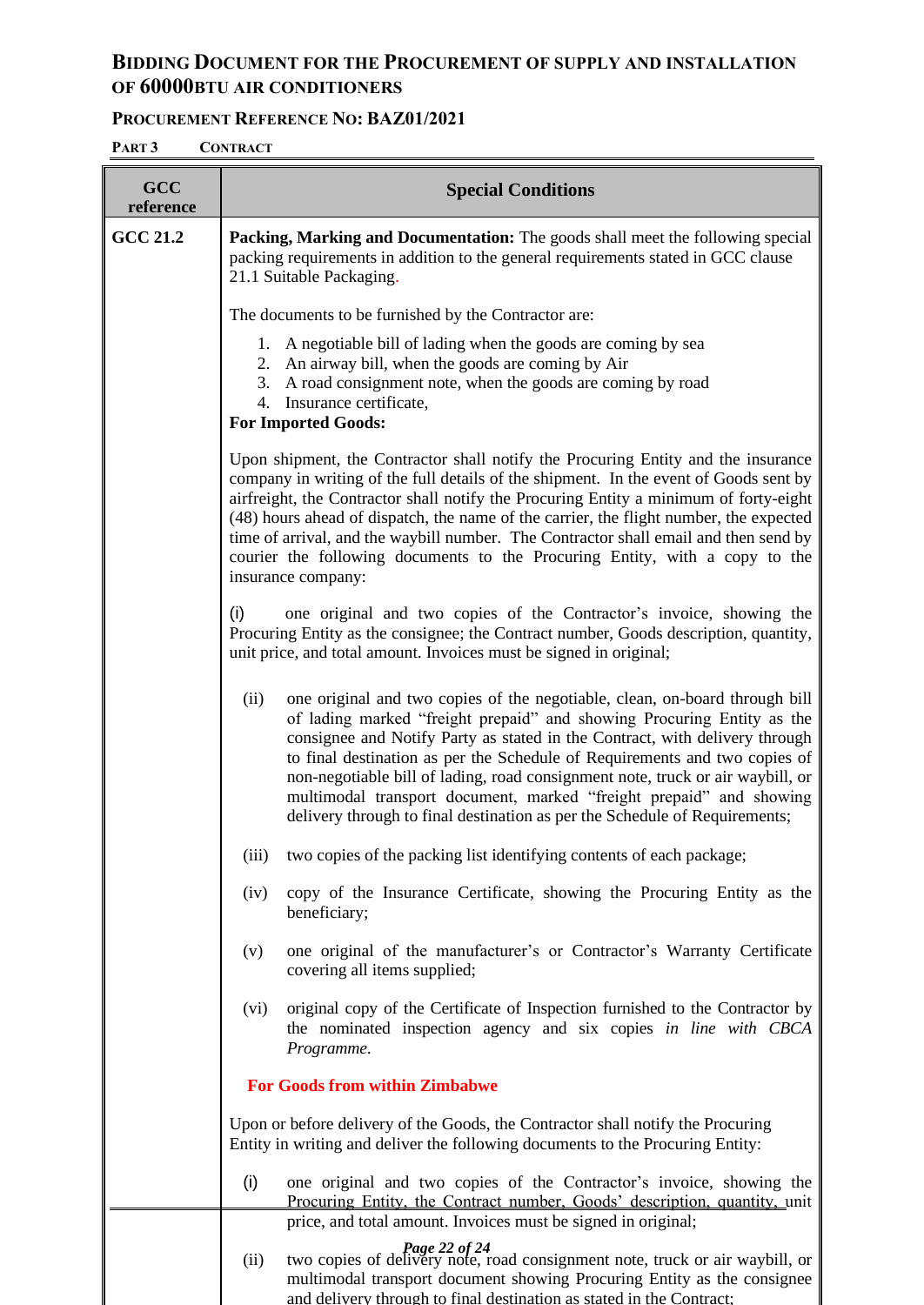## **PROCUREMENT REFERENCE NO: BAZ01/2021**

**PART 3 CONTRACT**

| GCC<br>reference | <b>Special Conditions</b>                                                                                                                                                                                                                                                                                                                                                                                                                                                                                             |
|------------------|-----------------------------------------------------------------------------------------------------------------------------------------------------------------------------------------------------------------------------------------------------------------------------------------------------------------------------------------------------------------------------------------------------------------------------------------------------------------------------------------------------------------------|
| <b>GCC 22.1</b>  | <b>Insurance:</b> The Goods shall be insured in accordance with the specified Incoterms<br>(Delivered Duty Paid).                                                                                                                                                                                                                                                                                                                                                                                                     |
| <b>GCC 24.1</b>  | Performance security: The Contractor shall provide a performance security of ten<br>$(10)$ per cent of the Contract Price. The performance security shall be denominated<br>in the currency of the Contract and issued by a Bank located in Zimbabwe or a<br>foreign Bank through correspondence with a Bank located in Zimbabwe or from<br>another financial institution acceptable to the Procuring Entity. The format shall be<br>based on the template following the Special Conditions of Contract in this Part. |
| <b>GCC 25.1</b>  | <b>Warranty:</b> The period of the warranty shall be 12 months.                                                                                                                                                                                                                                                                                                                                                                                                                                                       |
| GCC 25.6         | Failure to remedy a defect: The period allowed to the Contractor to remedy a<br>defect during the period of the Warranty shall be 30 days.                                                                                                                                                                                                                                                                                                                                                                            |
| <b>GCC 29.1</b>  | <b>Price adjustments:</b> Prices shall be fixed for the duration of the contract unless<br>agreed by both parties in writing.                                                                                                                                                                                                                                                                                                                                                                                         |
| <b>GCC 30.1</b>  | <b>Terms of Payment:</b> The structure of payments shall be:                                                                                                                                                                                                                                                                                                                                                                                                                                                          |
|                  | The structure of payments shall be:                                                                                                                                                                                                                                                                                                                                                                                                                                                                                   |
|                  | (i)30 days after receipt of the Goods and upon submission of the documents<br>specified in GCC Clause 13. Payment will be made in Zimbabwean Dollars at<br>prevailing auction rate.                                                                                                                                                                                                                                                                                                                                   |
| <b>GCC 31.1</b>  | <b>Contract Administration Fee: The Contract Administration Fee set out in Part V of</b><br>the Fifth Schedule of the Regulations is due upon the signing of the Contract and the<br>applicable Fee is \$1750.00                                                                                                                                                                                                                                                                                                      |